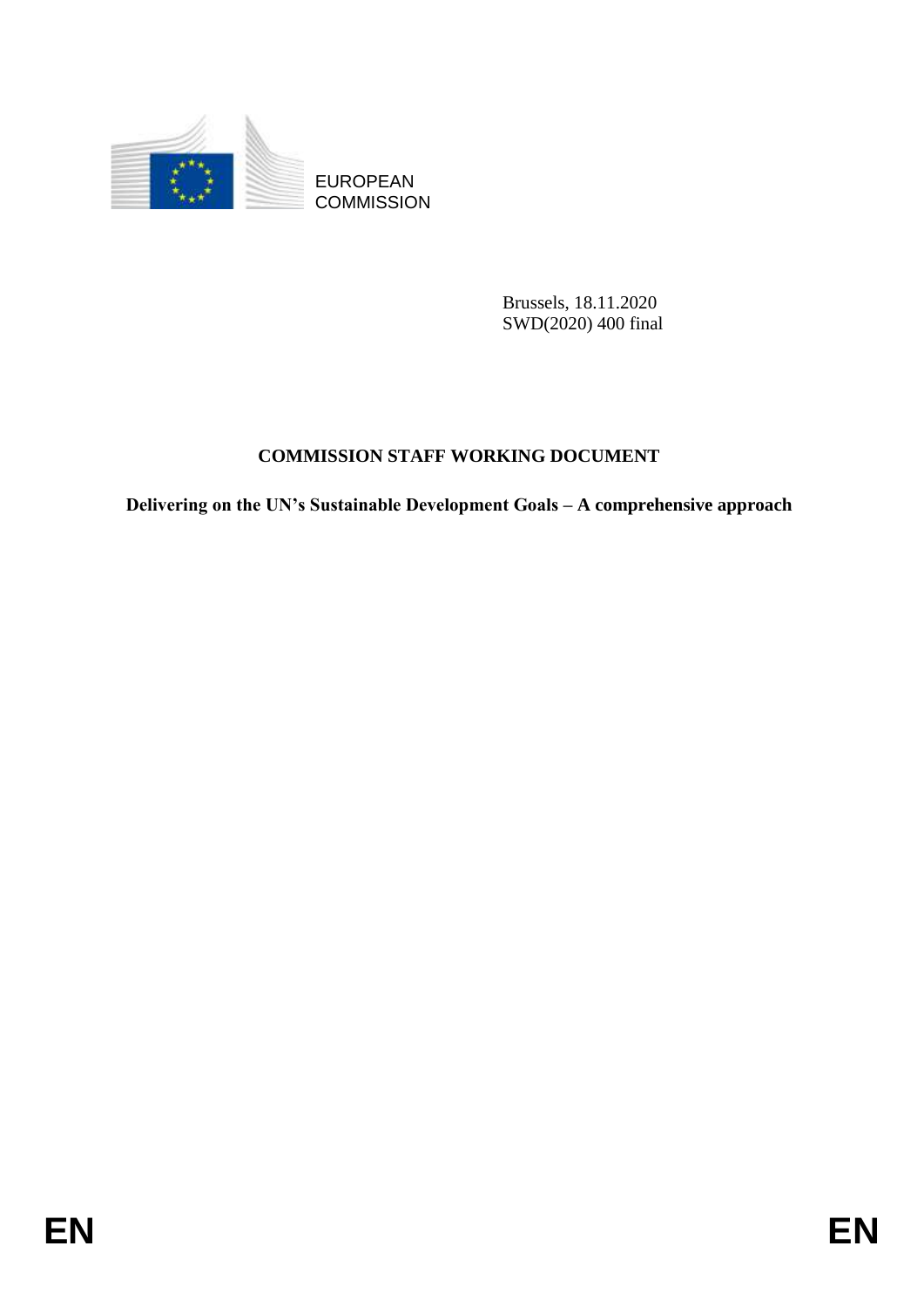### **COMMISSION STAFF WORKING DOCUMENT**

# **Delivering on the UN's Sustainable Development Goals – A comprehensive approach**

#### **INTRODUCTION**

The COVID-19 pandemic reminds us that full implementation of the United Nations' 2030 Agenda for Sustainable Development<sup>1</sup> is crucial to strengthen resilience and prepare the world for future shocks as we embark on the twin green and digital transitions.

Sustainable development is a core principle of the Treaty on European Union and a priority objective for the Union's internal and external policies. The EU was instrumental in shaping the global 2030 Agenda that has become the world's blueprint for global sustainable development. The 2030 Agenda includes 17 Sustainable Development Goals (SDGs) intended to apply universally to all countries. It is a commitment to eradicate poverty and achieve a sustainable world by 2030 and beyond, with human well-being and a healthy planet at its core.

In the period 2014-2019, the Commission set out its approach to SDG implementation in three major policy documents: a communication on '*Next steps for a sustainable*  European future<sup>2</sup>, a reflection paper '*Towards a sustainable Europe by 2030*<sup>3</sup> and for its external action, the European Consensus on Development adopted in 2017<sup>4</sup>. In parallel, Eurostat has upgraded its annual *'Monitoring report on progress towards the SDGs in an EU context'* and complemented it with products addressing different users, including a digital publication and a dedicated website. The most recent report presented for the first time the status and progress of the Member States towards the  $SDGs^5$ .

The European Commission remains committed to the 2030 Agenda. Under the leadership of President von der Leyen, the Commission has presented an ambitious policy programme to deliver on sustainability in the EU and beyond. The SDGs are an intrinsic part of the President's political programme<sup>6</sup> and lie at the heart of the policymaking on internal and external action across all sectors.

An array of deeply transformative policies has already been presented, highlighting the need for Europe to continue innovating and to remain at the cutting edge of global science. This includes the European Green Deal, the climate law, a new Industrial Strategy for Europe, the Annual Sustainable Growth Strategy 2020 and 2021, the updated European Skills Agenda and the European Education Area amongst others.

<sup>&</sup>lt;sup>1</sup> Transforming our world: the 2030 Agenda for Sustainable Development [https://www.un.org/ga/search/view\\_doc.asp?symbol=A/RES/70/1&Lang=E](https://www.un.org/ga/search/view_doc.asp?symbol=A/RES/70/1&Lang=E)

 $\frac{2}{3}$  [COM\(2016\) 739](https://eur-lex.europa.eu/legal-content/EN/TXT/HTML/?uri=CELEX:52016DC0739&from=EN) final of 22 November 2016

 $rac{3}{4}$  [COM\(2019\) 22](https://ec.europa.eu/transparency/regdoc/rep/1/2019/EN/COM-2019-22-F1-EN-MAIN-PART-1.PDF) of 30 January 2019

<sup>4</sup> European Consensus on Development 'Our World, our Dignity, Our Future' (8 June 2017), Official Journal of the European Union, C 210, 30 June 2017.

 $\frac{5}{2}$  <https://ec.europa.eu/eurostat/web/sdi/overview>

<sup>6</sup> President von der Leyen's [Political Guidelines:](https://ec.europa.eu/commission/sites/beta-political/files/political-guidelines-next-commission_en.pdf) A Union that strives for more- My agenda for Europe.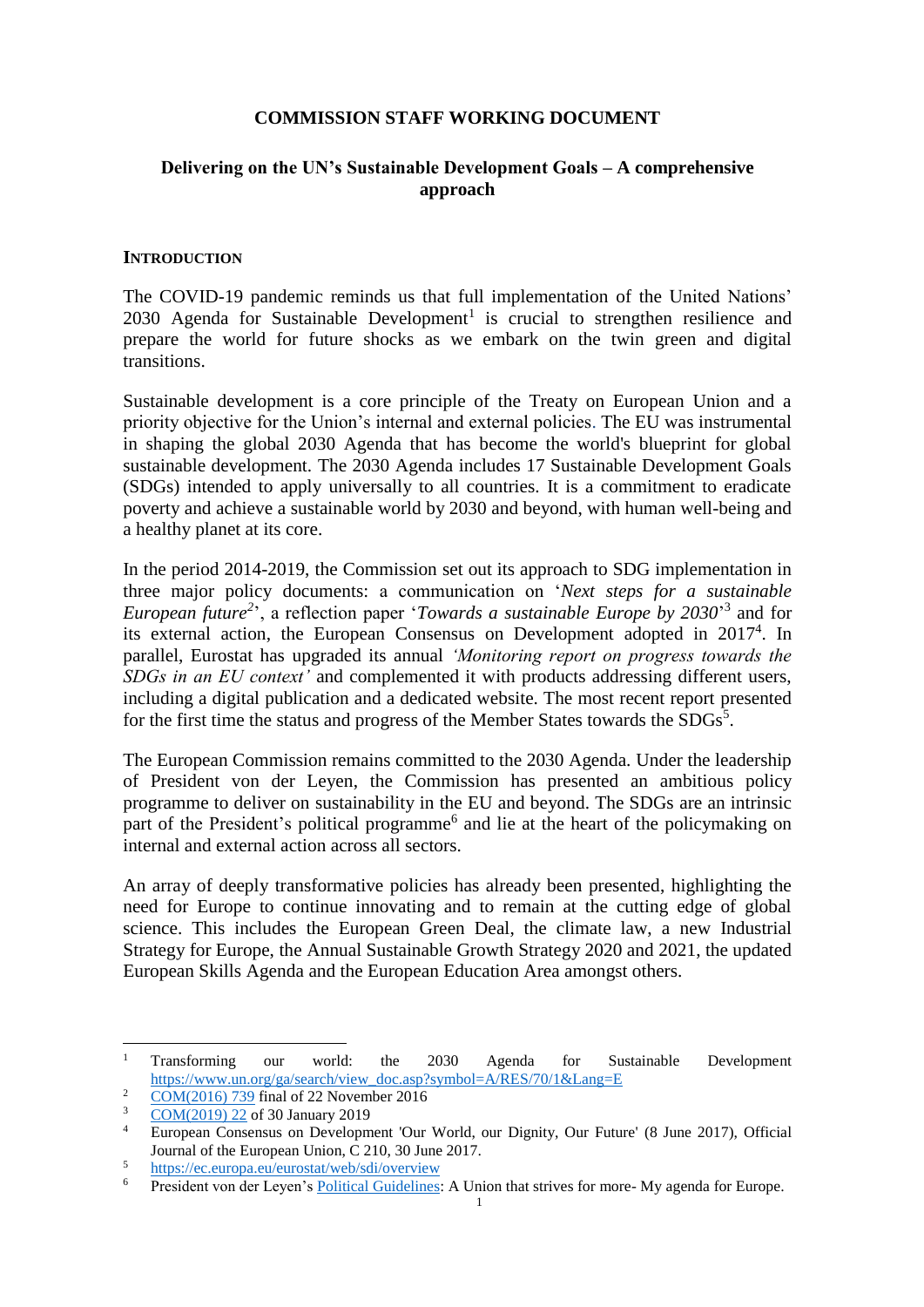This staff working document explains how the European Commission is taking forward its commitment to sustainable development, the 2030 Agenda and the SDGs through its internal and external action policies, while also monitoring progress at Member State and European Union levels.

This commitment has even greater relevance in light of the global COVID-19 pandemic by providing an impetus to 'building back better' towards a more inclusive, sustainable, just and resilient future for all, leaving no one behind. At the start of this UN Decade for Action<sup>7</sup>, the SDGs will keep the EU focused on a sustainable growth path compatible with planetary boundaries, on wellbeing, inclusion and equity. This recognises that the economy must work for the people and the planet<sup>8</sup>.



### *The 17 Sustainable Development Goals (used courtesy of the UN)*

### **THE COMMISSION'S HOLISTIC APPROACH TO SUSTAINABILITY AND THE SDGS**

The President's political programme integrates the SDGs into all Commission proposals, policies and strategies. All of the 17 SDGs feature in one or more of the six headline ambitions announced in President von der Leyen's Political Guidelines. Moreover, all Commissioners will ensure the delivery of the SDGs within their policy area pursuant to their mission letters<sup>9</sup>, while the College as a whole is collectively responsible for the overall implementation of the SDGs. In doing so, the college is overseen by the President, who is responsible for setting the Commission's political agenda.

#### *Figure showing how the Commission's political programme address the SDGs<sup>10</sup>*

<sup>7</sup> [https://www.un.org/sustainabledevelopment/decade-of-action/.](https://www.un.org/sustainabledevelopment/decade-of-action/) The Decade of Action calls for accelerating sustainable solutions to all the world's biggest challenges ranging from poverty and gender to climate change, inequality and closing the finance gap.

<sup>8</sup> <https://eur-lex.europa.eu/legal-content/EN/TXT/HTML/?uri=CELEX:52019DC0650&from=EN>

Mission letters are found under each Commissioner: [https://ec.europa.eu/commission/commissioners/2019-2024/timmermans\\_en](https://ec.europa.eu/commission/commissioners/2019-2024/timmermans_en)

 $10\quad$  In the figure, the SDGs are represented under a specific Commission political priority to which they are strongly associated, while noting that most SDGs contribute to varying degrees to several priorities.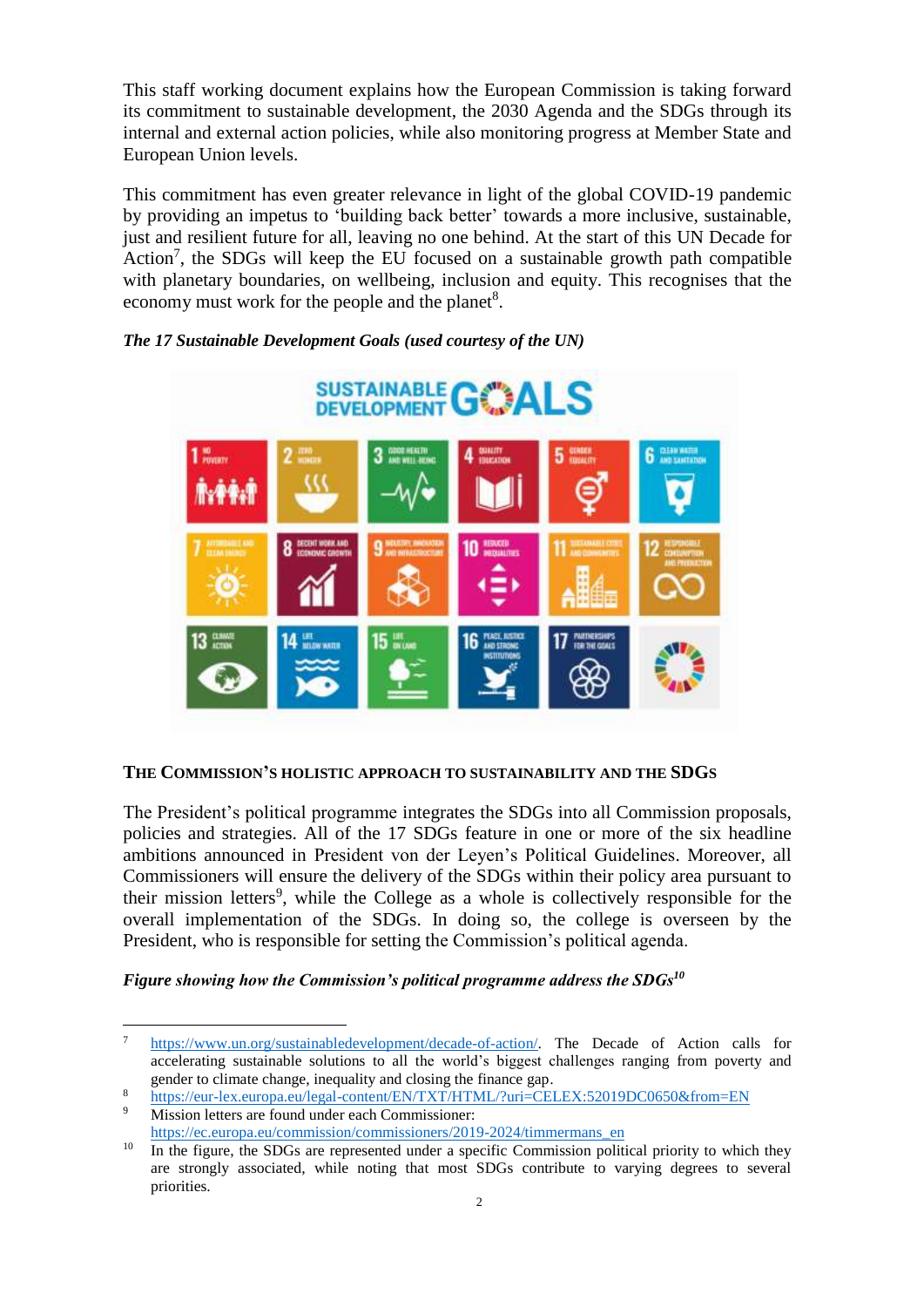| <b>European Commission</b><br><b>Priorities</b> |                                  |                         |                            |               |                        |                        |              |
|-------------------------------------------------|----------------------------------|-------------------------|----------------------------|---------------|------------------------|------------------------|--------------|
|                                                 | 322                              | ==                      | <b>GREEK</b><br>Ø          |               | <b>8 Marie 19</b><br>衜 | <b>Q NAME AND</b><br>Æ |              |
| European<br><b>Green Deal</b>                   | 10 ====<br>ا⊕                    |                         | ೧೦                         | $13 = 7$<br>O | 14 Tansas<br><b>XO</b> | 15 C.<br><b>AP</b>     |              |
| Economy that works<br>for people                | $12 -$<br>8,44,8                 | $3 = 3$                 | $4 \frac{1000}{1000}$<br>M | $5 =$<br>ඉ්   | 8 million<br>11        |                        | 10 0000<br>٠ |
| Europe fit for the<br>digital age               | 4 出土<br>M                        | $***$<br>Æ,             |                            |               |                        |                        |              |
| European way<br>of life                         | 3.2222<br>–∿/•                   | $4 \equiv 7$<br>M       | $10 = -$<br>٠ê٠            | $16 - 16$     |                        |                        |              |
| Stronger Europe in<br>the world                 | $\overline{\mathbf{u}}$ and<br>æ |                         |                            |               |                        |                        |              |
| European<br><b>Democracy</b>                    | $5 =$<br>Ş                       | <b>10 States</b><br>۱€۱ | $16 \frac{m}{20000}$       |               |                        |                        |              |

The European Council, the European Parliament and the Council<sup>11</sup> have called upon the Commission to prepare an overarching strategy to implement the SDGs in the EU. The Commission' approach is to focus on delivering concrete actions that will bring tangible progress in the areas of the SDGs. The President's political guidelines and the Commission's annual work programmes constitute this Commission's strategy to implement the SDGs, putting the onus squarely on the implementation.

The new Commission's comprehensive or "whole of government" approach to implementing the SDGs comprises several strands as depicted in the Figure below. The key strands of this approach are:

- Designing and effectively applying deeply transformative policies;
- The European Semester of economic governance: coordination of economic policies;
- The Multiannual Financial Framework and the recovery instrument 'Next GenerationEU';
- Mainstreaming the SDGs in policymaking using better regulation tools;
- Ensuring policy coherence for sustainable development;
- EU engagement in the world;
- Monitoring and reporting;

 $\overline{a}$ 

– Engagement of civil society, private sector and other stakeholders.

<sup>11</sup> [https://www.consilium.europa.eu/en/press/press-releases/2018/10/18/20181018-european-council](https://www.consilium.europa.eu/en/press/press-releases/2018/10/18/20181018-european-council-conslusions/)[conslusions/](https://www.consilium.europa.eu/en/press/press-releases/2018/10/18/20181018-european-council-conslusions/)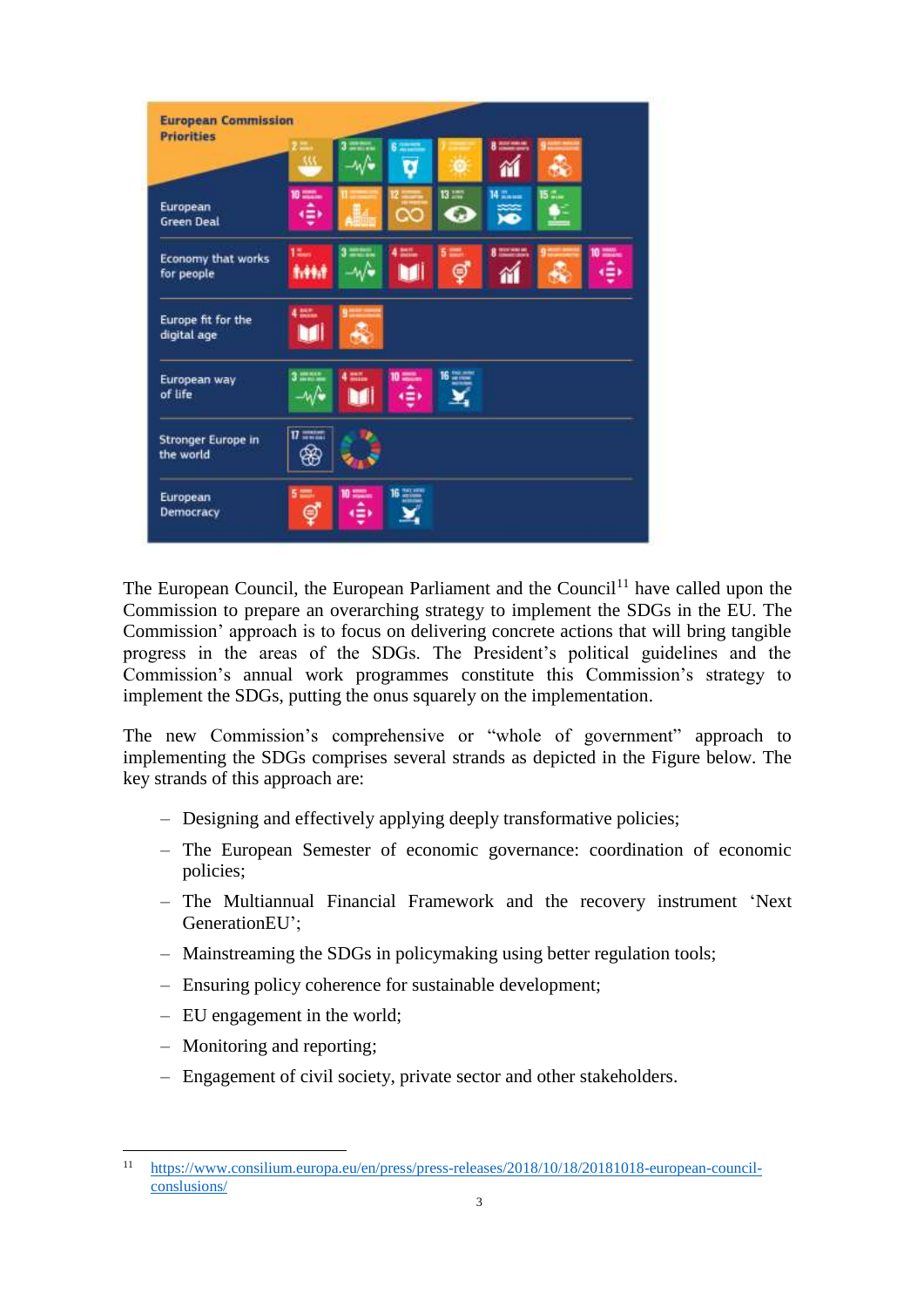

#### **DESIGNING AND EFFECTIVELY APPLYING DEEPLY TRANSFORMATIVE POLICIES**

There is a need to fundamentally rethink policies affecting all dimensions of the economy so that the value given to protecting and restoring natural ecosystems, using resources sustainably, and improving human health is reflected. This is where transformational change is most needed and potentially most beneficial for the EU economy, society and natural environment. At the same time, keeping open and competitive markets is essential, as it guarantees that the objectives of the European Green Deal and the SDGs will be attained in the most cost- and resource-efficient way<sup>12</sup>. The EU should also promote and invest in the necessary digital transformation and tools as these are essential enablers of many of the fundamental changes needed.

Such transformative policies span across different headline ambitions of the European Commission and are especially relevant to the European Green Deal. Box 1 presents the many important initiatives adopted very early by the von der Leyen Commission demonstrating the commitment to implement the SDGs through EU policies, both internally and externally.

Several strategies and action plans adopted within the first year map out a series of actions that are or will be presented progressively over the next few years. Where necessary and in line with better regulation practices, further transformative policies may be considered by the Commission as part of its future annual work programmes .

*Box 1. Initiatives adopted by the von der Leyen Commission in its first year.*

• Communication on a **European Green Deal**<sup>13</sup>: a new growth strategy to transform the EU into a fair, inclusive and prosperous society, with a modern, knowledge-driven, resourceefficient and competitive economy where there are no net emissions of greenhouse gases in 2050, and which protects, conserves and enhances the EU's natural capital, and protects the

 $12$ <sup>12</sup> On 13 October 2020 DG Competition published a call for contributions on questions about how competition rules and sustainability policies work together.

<sup>&</sup>lt;sup>13</sup> [COM\(2019\) 640](https://ec.europa.eu/info/sites/info/files/european-green-deal-communication_en.pdf) final of 11 December 2019; A European Green Deal.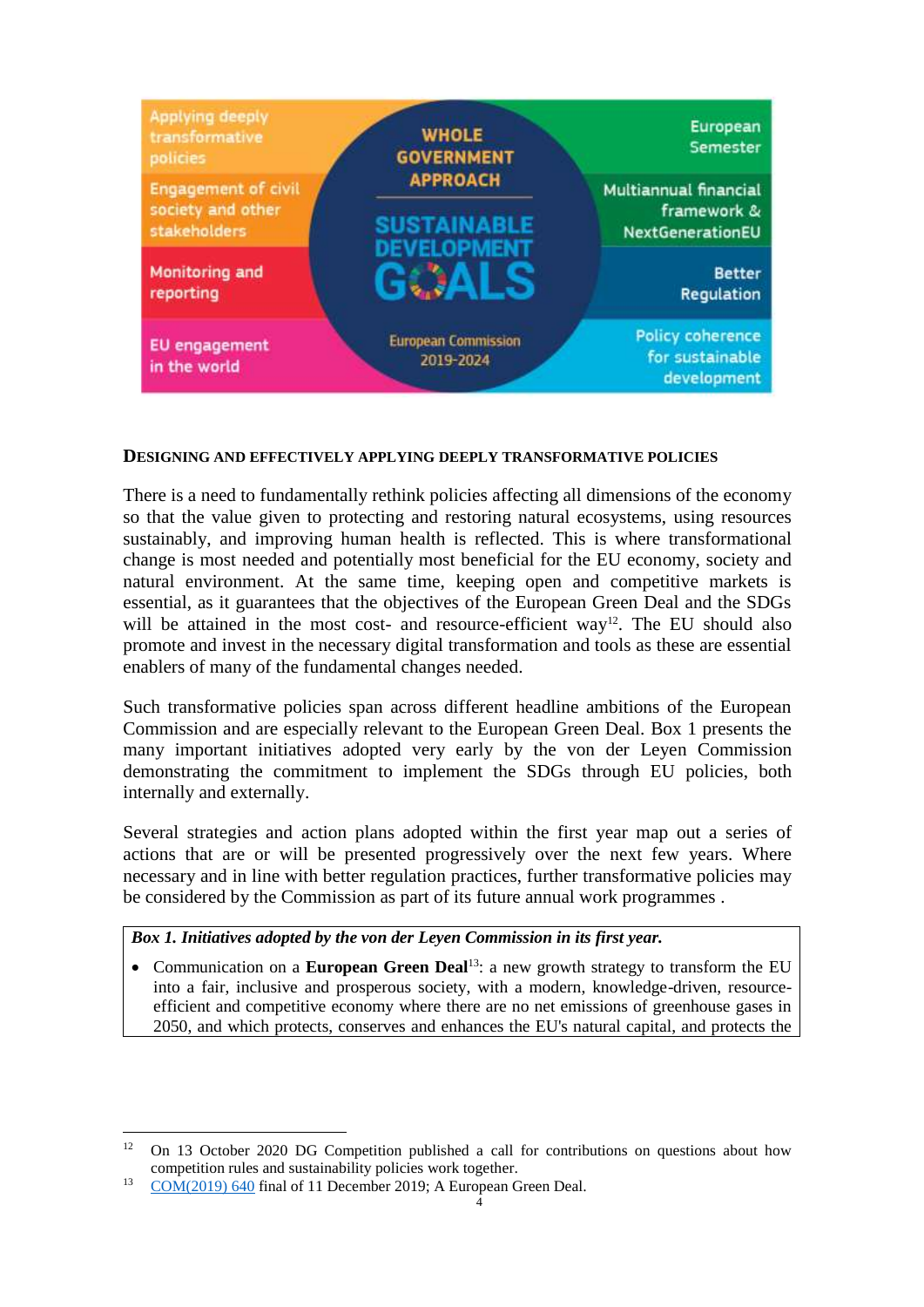health and well-being of citizens from environment-related risks.

- Communication on the **Annual Sustainable Growth Strategy 2020** initiating the European Semester surveillance cycle and the first step in integrating the Sustainable Development  $Goals<sup>14</sup>$ .
- Communication on the **Green Deal Investment Plan**<sup>15</sup>: the EU strategy to boost sustainable public-private financing over the next decade.
- Proposal establishing **Just Transition Fund**<sup>16</sup>.
- Communication on a **Strong Social Europe for Just Transitions**<sup>17</sup> .
- Communication on **Shaping Europe's Digital Future**<sup>18</sup> **.**
- Proposal to put into law the objective to make the **EU climate neutral by 2050**<sup>19</sup>.
- Coordination of a [common European response](https://ec.europa.eu/info/live-work-travel-eu/health/coronavirus-response/overview-commissions-response_en) to the **COVID-19 outbreak**<sup>20</sup> to tackle the health crisis and cushion the impact of this economic hit and **ERAvsCORONA**<sup>21</sup> **.**
- Communication on a Union of Equality: Gender Equality Strategy 2020-2025<sup>22</sup>.
- Communication on a New Industrial Strategy for Europe<sup>23</sup>.
- A new Circular Economy Action Plan for a cleaner and more competitive Europe<sup>24</sup>.
- Communication on an **EU Biodiversity Strategy for 2030**<sup>25</sup> .
- Communication on a **Farm to Fork Strategy** for a fair, healthy and environmentally friendly food system<sup>26</sup>.
- Joint Communication and the **EU Action Plan on Human Rights and Democracy for 2020-2024**<sup>27</sup> .
- Communication on **European Skills Agenda for sustainable competitiveness and social**  fairness and resilience<sup>28</sup>.
- Package for fair and simple taxation including Communication on an **Action Plan for fair and simple taxation supporting the recovery**<sup>29</sup> and Communication on **Tax Good Governance in the EU and beyond<sup>30</sup>** .

<sup>29</sup> [COM\(2020\) 312](https://ec.europa.eu/taxation_customs/sites/taxation/files/2020_tax_package_tax_action_plan_en.pdf) final of 15 July 2020

<sup>&</sup>lt;sup>14</sup> [COM\(2019\) 650](https://eur-lex.europa.eu/legal-content/EN/TXT/?qid=1578392227719&uri=CELEX%3A52019DC0650) final of 17 December 2019; Annual Sustainable Growth Strategy 2020.<br>
<sup>15</sup> COM(2020) 21 final of 14 January 2020; Green Deal Investment Plan

[COM\(2020\) 21](file:///C:/Users/bartkjo/AppData/Local/Packages/Microsoft.MicrosoftEdge_8wekyb3d8bbwe/TempState/Downloads/Commission_Communication_on_the_European_Green_Deal_Investment_Plan_EN.pdf%20(1).pdf) final of 14 January 2020; Green Deal Investment Plan.

<sup>&</sup>lt;sup>16</sup> [COM\(2020\) 22](https://eur-lex.europa.eu/legal-content/EN/TXT/?uri=CELEX%3A52020PC0022) final of 14 January 2020; Proposal for a Regulation of the European Parliament and of the Council establishing the Just Transition Fund.

<sup>&</sup>lt;sup>17</sup> [COM\(2020\) 14](https://ec.europa.eu/commission/presscorner/detail/en/fs_20_49) final of 14 January 2020; A strong social Europe for Just Transitions.

<sup>&</sup>lt;sup>18</sup> [COM\(2020\) 67](https://ec.europa.eu/info/sites/info/files/communication-shaping-europes-digital-future-feb2020_en_3.pdf) final of 19 February 2020; Shaping Europe's Digital Future.

<sup>19</sup> [COM\(2020\) 80](https://eur-lex.europa.eu/legal-content/EN/TXT/?qid=1588581905912&uri=CELEX:52020PC0080) final of 4 March 2020; Proposal for a Regulation of the European Parliament and of the Council establishing the framework for achieving climate neutrality and amending Regulation (EU) 2018/1999 (European Climate Law).

<sup>&</sup>lt;sup>20</sup> [COM\(2020\)\\_112](https://ec.europa.eu/info/sites/info/files/communication-coordinated-economic-response-covid19-march-2020_en.pdf) final of 13 March 2020; Coordinated Economic Response to the COVID-19 Outbreak.

<sup>21</sup> [Working Document](https://ec.europa.eu/info/sites/info/files/research_and_innovation/research_by_area/documents/ec_rtd_era-vs-corona_0.pdf) of 17 April; First "ERAvsCORONA" Action Plan.

<sup>22</sup> [COM\(2020\) 152](https://eur-lex.europa.eu/legal-content/EN/TXT/?uri=CELEX%3A52020DC0152) of 5 March 2020; A Union of Equality: Gender Equality Strategy 2020-2025.

<sup>&</sup>lt;sup>23</sup> [COM\(2020\) 102](https://eur-lex.europa.eu/legal-content/EN/TXT/?qid=1593086905382&uri=CELEX%3A52020DC0102) final of 10 March 2020 on a new industrial strategy for Europe.

<sup>&</sup>lt;sup>24</sup> [COM\(2020\) 98](https://eur-lex.europa.eu/legal-content/EN/TXT/?qid=1583933814386&uri=COM:2020:98:FIN) final of 11 March 2020; A new Circular Economy Action Plan for a cleaner and more competitive Europe.

<sup>&</sup>lt;sup>25</sup> [COM\(2020\) 380](https://eur-lex.europa.eu/legal-content/EN/TXT/?qid=1590574123338&uri=CELEX%3A52020DC0380) final of 20 May 2020; EU Biodiversity Strategy for 2030.<br>
<sup>26</sup> COM(2020) <sup>281</sup> final of 20 May 2020; a Farm to Fork Strategy

<sup>26</sup> [COM\(2020\) 381](https://eur-lex.europa.eu/legal-content/EN/TXT/?qid=1590404602495&uri=CELEX%3A52020DC0381) final of 20 May 2020; a Farm to Fork Strategy for a fair, healthy and environmentally-friendly food system.

<sup>27</sup> [COM\(2020\) 5](https://eur-lex.europa.eu/legal-content/EN/TXT/?uri=JOIN:2020:5:FIN) final of 25 March 2020; Action Plan on Human Rights and Democracy 2020-2024.

<sup>&</sup>lt;sup>28</sup> COM(2020) 274 final of 1 July 2020; A European Skills agenda for sustainable competitiveness, social fairness and resilience.

<sup>30</sup> [COM\(2020\) 313](https://ec.europa.eu/taxation_customs/sites/taxation/files/2020_tax_package_tax_good_governance_communication_en.pdf) final of 15 July 2020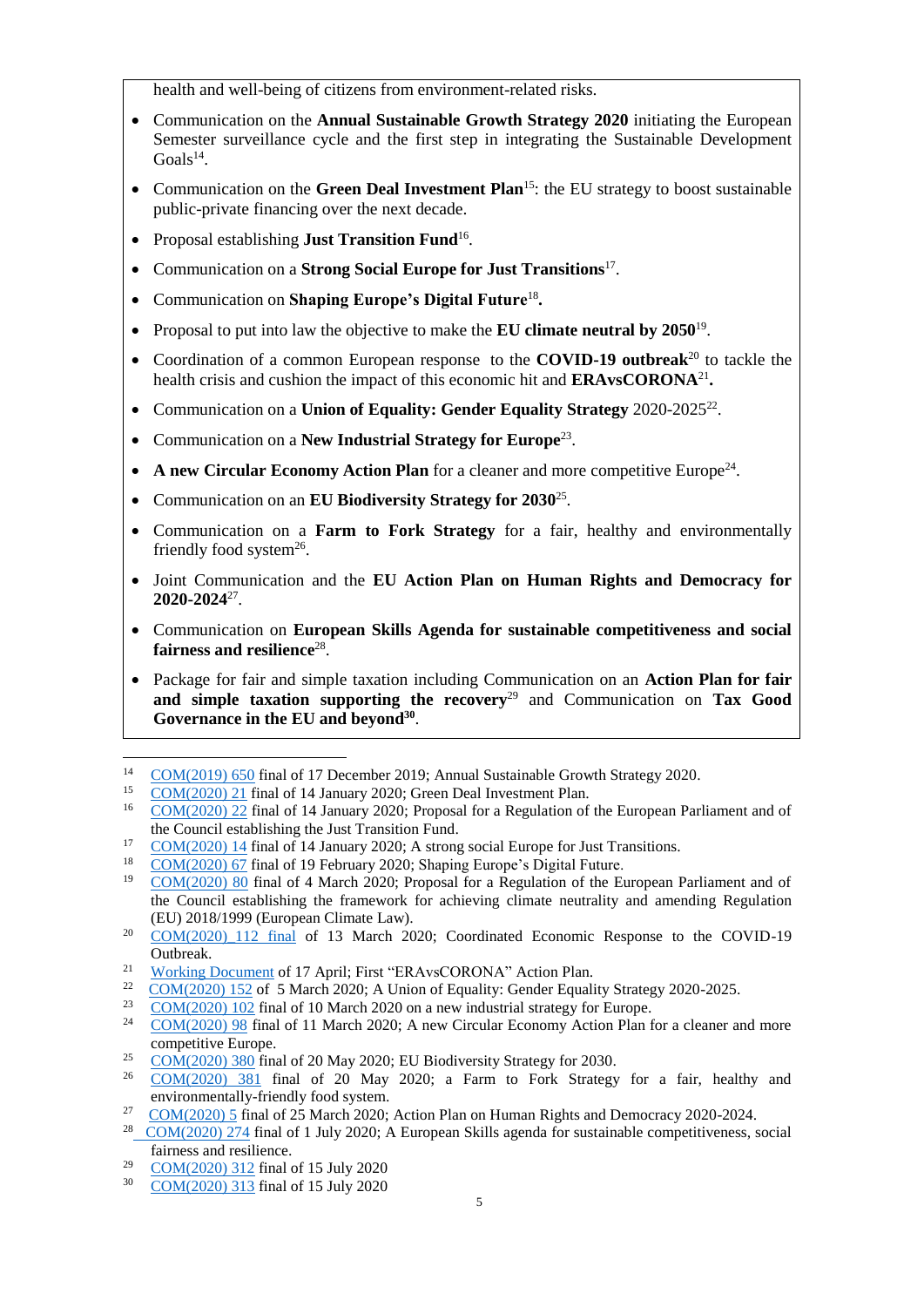- Communication on **Stepping up Europe's 2030 climate ambition: Investing in a climateneutral future for the benefit of our people**<sup>31</sup> **.**
- The **New Pact on Migration and Asylum** and accompanying legislative proposals and recommendations<sup>32</sup>.
- Communication on **Achieving the European Education Area by 2025**<sup>33</sup> .
- Communication on a new **European Research Area**<sup>34</sup> .
- Proposal establishing an 8<sup>th</sup> Environment Action Programme<sup>35</sup>.
- Communication on a **Renovation Wave**<sup>36</sup> .
- Communication on a **Chemicals Strategy for sustainability**<sup>37</sup> .
- Proposal for a Directive on **adequate minimum wages in the European Union**<sup>38</sup>.

The European Green Deal is a major flagship initiative and puts forward the EU's new growth strategy whose implementation will contribute directly to achieving at least 12 of the 17 SDGs. It sets out the Commission's ambition to build a modern, resourceefficient, clean, circular and competitive economy that tackles climate and environmental challenges, as well as to secure a fair and inclusive transition for all, and thus addressing many challenges in the 2030 Agenda. It has been expressly designed and presented, as part of the Commission's strategy to implement the SDGs.

In addition, the European Pillar of Social Rights is the EU's social strategy to make sure that the transitions to climate-neutrality, digitalisation and demographic change are socially fair and just. Proclaimed by all EU institutions in 2017, the 20 principles of the Pillar aim at improving equal opportunities, access to high quality and inclusive education jobs for all, fair working conditions and social protection and inclusion.

### **THE EUROPEAN SEMESTER OF ECONOMIC GOVERNANCE**

Within its mandate of coordinating economic, employment and social policies, the European Semester provides a well-established framework for the coordination of the economic and employment policies to guide the Union and the Member States through the challenges of the recovery and twin transition. Signalling the importance that this Commission attaches to 2030 Agenda, it announced a refocusing and integration of the SDGs into the European Semester. The refocusing will contribute decisively to the overall SDG implementation and help Member States follow-up on their individual commitments involving the various local and regional governance levels.

The first Annual Sustainable Growth Strategy (ASGS), published in December 2019<sup>39</sup> emphasised the need to refocus the European Semester on integrating the SDGs and

<sup>&</sup>lt;sup>31</sup> [COM\(2020\) 562](https://ec.europa.eu/clima/sites/clima/files/eu-climate-action/docs/com_2030_ctp_en.pdf) final of 17 September 2020; Stepping up Europe's 2030 climate ambition: Investing in a climate-neutral future for the benefit of our people.

<sup>&</sup>lt;sup>32</sup> [COM\(2020\)609](https://eur-lex.europa.eu/legal-content/EN/TXT/?qid=1601287338054&uri=COM%3A2020%3A609%3AFIN) of 23 September 2020 with accompanying legislative proposals and [recommendations.](https://ec.europa.eu/info/publications/migration-and-asylum-package-new-pact-migration-and-asylum-documents-adopted-23-september-2020_en)

 $\frac{33}{24}$  [COM\(2020\)625](https://ec.europa.eu/education/sites/education/files/document-library-docs/eea-communication-sept2020_en.pdf) final of 30 September 2020; Achieving the European Education Area by 2025.

 $\frac{34}{35}$  [COM\(2020\) 628](https://eur-lex.europa.eu/legal-content/EN/TXT/?uri=COM:2020:628:FIN) final of 30 September 2020; A new ERA for Research and Innovation.<br> $\frac{35}{35}$  COM(2020) 652 of 14 October 2020; 8th Environment Action Programme.

<sup>35</sup> [COM\(2020\) 652](https://eur-lex.europa.eu/legal-content/EN/TXT/PDF/?uri=COM:2020:652:FIN&rid=4) of 14 October 2020; 8th Environment Action Programme.

 $\frac{36}{37}$  [COM\(2020\) 662](https://eur-lex.europa.eu/legal-content/EN/TXT/HTML/?uri=CELEX:52020DC0662&from=FR) of 14 October 2020; A Renovation Wave for Europe.<br> $\frac{37}{37}$  COM(2020) 667 of 14 October 2020.

<sup>37</sup> [COM\(2020\) 667](https://eur-lex.europa.eu/legal-content/EN/TXT/HTML/?uri=CELEX:52020DC0667&from=EN) of 14 October 2020.

<sup>38</sup> [COM\(2020\) 682](https://eur-lex.europa.eu/legal-content/EN/TXT/PDF/?uri=CELEX:52020PC0682&from=EN) final of 28 October 2020; Adequate minimum wages in the European Union.

<sup>&</sup>lt;sup>39</sup> [COM\(2019\) 650](https://ec.europa.eu/info/sites/info/files/2020-european-semester-annual-sustainable-growth-strategy_en.pdf) final of 17 December 2019; Annual Sustainable Growth Strategy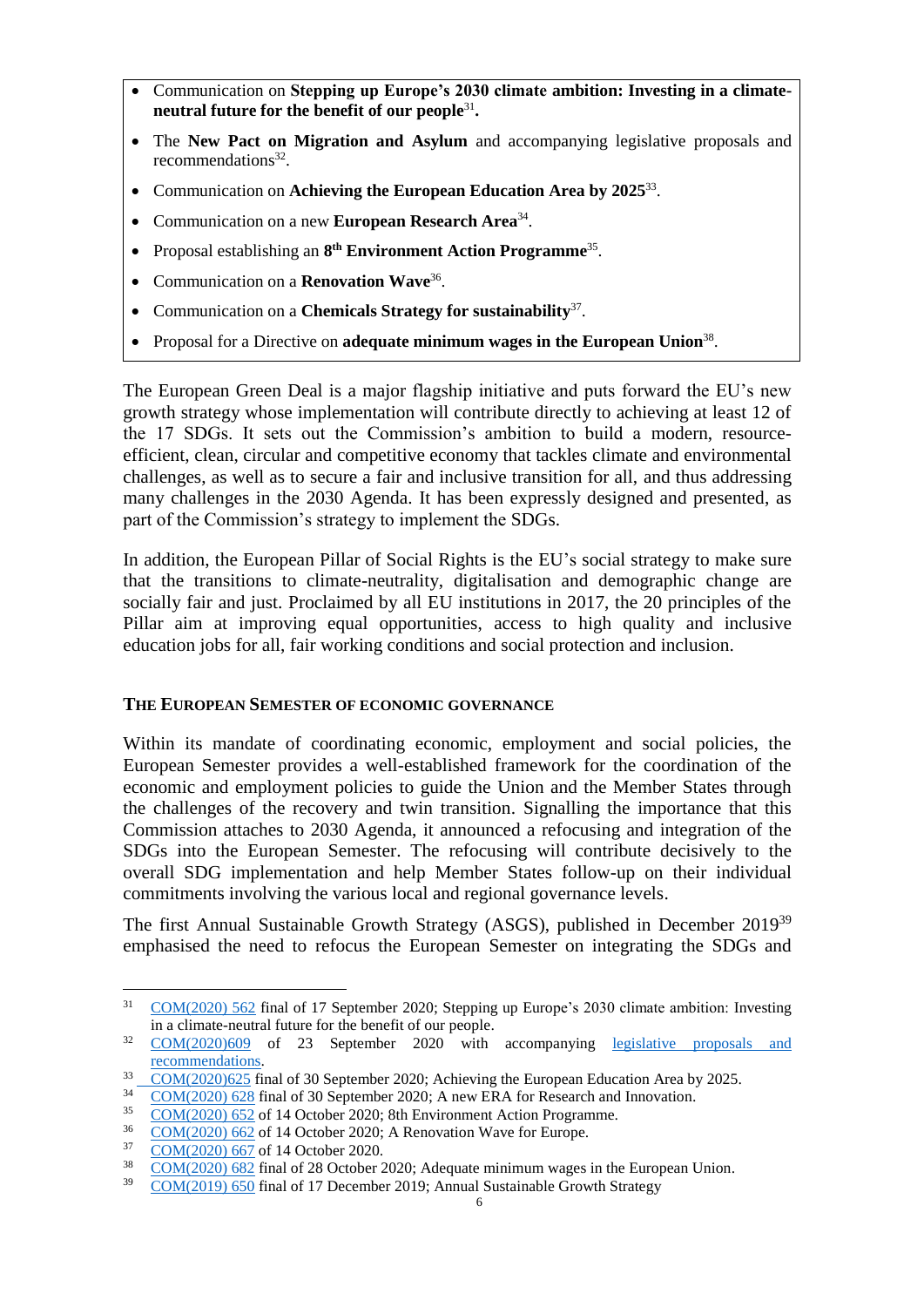advancing competitive sustainability. Environmental sustainability, productivity gains, fairness and macro-economic stability were chosen as the four dimensions of the Commission's economic policy in the years to come.

This commitment was reaffirmed in this year's Annual Sustainable Growth Strategy that detailed the fundamental linkage of the European Semester and the new Recovery and Resilience Facility. The advancement of the publication of the 2021 ASGS aims steering the national efforts in the direction of long-term sustainable growth in all its dimensions.

*'We should never forget that competitive sustainability has always been at the heart of our social market economy. (…) The things we make today may have changed.* 

*But we must rediscover our competitive sustainability. (…) It was in this spirit that each and every Member State committed to the United Nations Sustainable Development Goals'.*

President von der Leyen's speech to the European Parliament on 27 November 2019

In the 2020 cycle of the Semester, the country reports included, for the first time, a chapter on environmental sustainability, integrated SDGs in the various other sections, and a dedicated annex reporting on Member States' overall SDG performance. The role of the European Semester will evolve further with the implementation of the Recovery and Resilience Facility, as put forward in the 2021 Annual Sustainable Growth Strategy.

In line with the objectives of the Recovery and Resilience Facility, Member States' national Recovery and Resilience Plans should focus on the twin green and digital transition and contribute to the achievement of the SDGs with continued monitoring.

For the Member States submitting their recovery and resilience plans in 2021, the Commission will produce analytical documents assessing the substance of the plans as part of the process required for the Council to formally approve the plans. These assessments will replace the country reports in 2021. Monitoring of SDGs will be preserved in this context. In addition, given the comprehensive and forward-looking policy nature of the plans, there will be no need for the Commission to propose countryspecific recommendations in 2021. Reform implementation will continue to be monitored, including as regards the SDGs, based on previous years' country-specific recommendations.

The European Semester already integrates the European Pillar of Social Rights with its 20 principles and accompanying Social Scoreboard indicators<sup>40</sup>, which reflect the high ambition of the EU with regard to social outcomes. The objectives set by the SDGs in terms of employment, education and skills, working conditions, fighting poverty and inequality, and promoting equal opportunities and social inclusion are being pursued through the implementation of the Pillar. The progress in this field will continue with the adoption of new policies and proposals (e.g. minimum wage, Youth Guarantee, Skills Pact, Child Guarantee, Education for Climate Coalition, a European Competence Framework on climate change and sustainable development) and the adoption of the Action Plan for the full implementation of the European Pillar of Social Rights in 2021.

The Annual Sustainable Growth Strategy also underlined the importance of a number of elements that enable the design and implementation of sustainable policies such as effective institutions, independent and efficient justice systems, quality public administrations, robust anti-corruption frameworks, an efficient delivery of public procurement, effective insolvency frameworks and efficient tax systems. The

<sup>40</sup> <https://composite-indicators.jrc.ec.europa.eu/social-scoreboard/>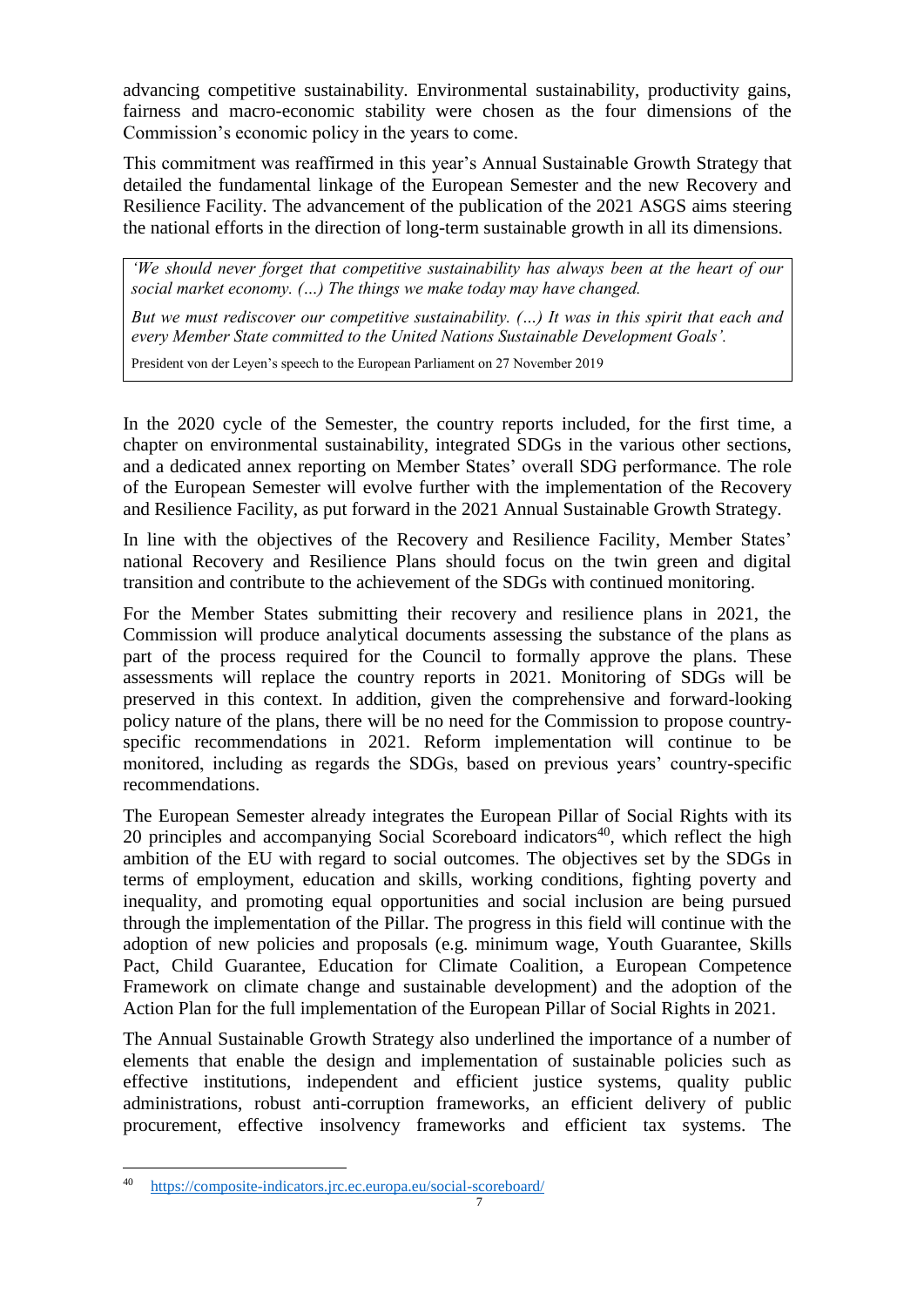Commission has strengthened the assessment of public administrations weakness within the European Semester<sup>41</sup>.

The shift towards a green and digital transformation, boosted by the COVID-19 pandemic, is changing the way we work, learn, and lead our everyday lives. The EU's move to a resource-efficient, circular, digitised, inclusive and climate neutral economy and the widespread deployment of artificial intelligence and robotics are expected to create new jobs while other jobs will change or even disappear.

These profound transformations will create opportunities but Europe can only grasp these opportunities if its people develop the right skills and competences. The updated European Skills Agenda of July 2020<sup>42</sup> and the European Education Area from September 2020<sup>43</sup> will support sustainable, inclusive and quality education and skills. They establish actions and objectives to be met by 2025 to fill the skills gap and support the twin green and digital transitions as well as the Union's recovery from the COVID-19 pandemic.

### *Recovery and resilience: 'Next GenerationEU'*

 $\overline{a}$ 

The COVID-19 crisis constitutes an unprecedented challenge for Europe and the world. In addition to the significant human dimension and social consequences, the outbreak is a major economic shock for the EU economy. The pandemic is threatening to affect decades of progress made on sustainable development and the fight against poverty and inequality.

On 27 May 2020, the Commission presented the European recovery plan, consisting of a revised Multiannual Financial Framework 2021-2027 and the recovery instrument [Next](https://ec.europa.eu/commission/presscorner/detail/en/ip_20_940)  Generation EU<sup>44</sup> that aims to address the damage caused by the pandemic by investing in a green, digital, social and more resilient EU.

Relaunching the economy does not mean going back to the status quo before the crisis, but taking forward the agenda of sustainability and resilience. We must repair the shortterm damage from the crisis in a way that reinforces and accelerates the achievement of our long-term ambition. The European Parliament and the Council reached an agreement on the recovery plan on 10 November 2020. Once adopted, the package of a total of  $\epsilon$ 1.8 trillion will be the largest package ever financed through the EU budget. It will help rebuild a post-COVID-19 Europe, which will be greener, more digital, more resilient and better fit for the current and forthcoming challenges.

The Recovery and Resilience Facility is the central pillar of the Next Generation EU. To achieve a climate mainstreaming target of 30% for both the multiannual financial framework and Next Generation EU, each national recovery and resilience plan will have to include a minimum of 37% of expenditure related to climate and a minimum of 20% related to digital. In line with the systemic approach of the SDGs, all investments must respect the EGD's green pledge to 'do no significant harm' to the EU's environmental and climate objectives.

<sup>&</sup>lt;sup>41</sup> The Economic Policy Committee has mandated the Commission to propose a benchmark for public administration reforms within the Semester. A proposed methodology for assessment will be discussed in Q1 2021.

<sup>42</sup> [COM\(2020\) 274](https://ec.europa.eu/social/main.jsp?langId=en&catId=89&furtherNews=yes&newsId=9723) of 1 July 2020; A European Skills agenda for sustainable competitiveness, social fairness and resilience

<sup>&</sup>lt;sup>43</sup> COM(2020) 625 of 30 September 2020; Communication on Achieving a European Education Area by 2025

<sup>&</sup>lt;sup>44</sup> [COM\(2020\) 456](https://eur-lex.europa.eu/legal-content/EN/TXT/?uri=COM:2020:456:FIN) final on Europe's moment: Repair and Prepare for the Next Generation.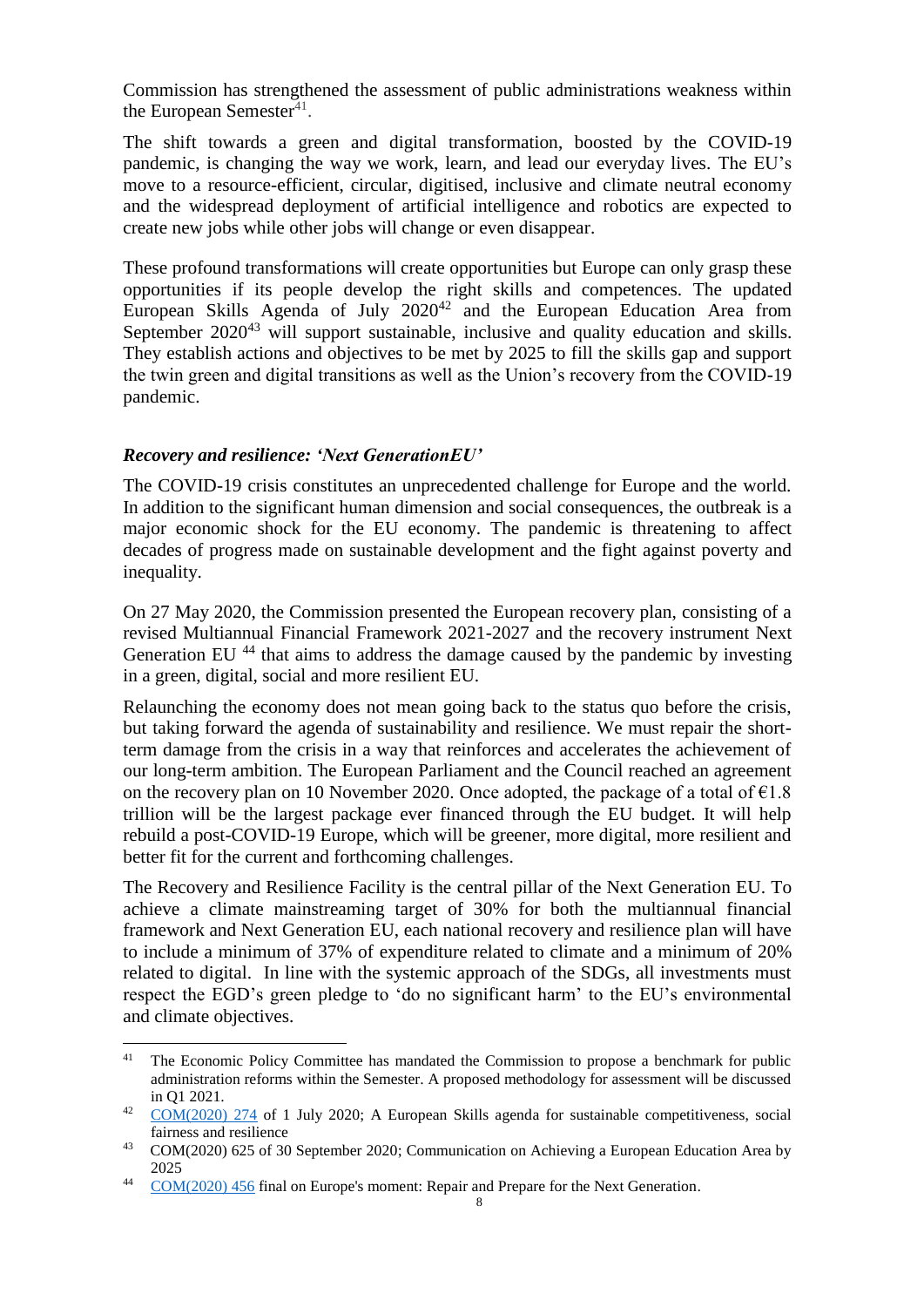### **MULTI-ANNUAL FINANCIAL FRAMEWORK AND NEXT GENERATION EU**

### *Tracking the contribution of EU finance to the SDGs*

The Union's budget is also an effective instrument to deliver progress in the areas of the SDGs. The Commission's work has focused on reinforcing the quality and the visibility of the Commission's reporting, focusing on demonstrating the policy coherence between the EU budgetary policies expressed in the Multi-annual Financial Framework (MFF) and the SDGs. In this context, the Annual Management and Performance Report of the Union Budget<sup>45</sup> (AMPR) for the 2019 financial year provides illustrative examples of how some of the 45 (out of 60) EU funding programmes which are relevant for SDG purposes contribute to the various  $SDGs^{46}$ .

The Commission is also improving the presentation of the SDGs in the Programme Statements. In particular, the horizontal section provides an overview of the policy coherence of the EU budget towards SDGs. In addition, the SDG-specific section of the individual Programme Statements<sup>47</sup> attached to the draft annual budget includes illustrative examples of how each programme contributes to the relevant SDGs. Furthermore, the Commission put in place an internal review process to verify the contribution of each individual programme to the indicated SDGs. This is an ongoing process that was conducted for the first time in 2020 and which the Commission intends to reinforce over time.

In line with the Commission's commitment to strengthen continuously its reporting, the Commission is exploring the possibility of developing an SDG expenditure tracking methodology for the EU budget.

The methodology should capture the transversal nature of the SDGs and the simultaneous contribution of programmes to different SDGs, in the light of interlinkages and cobenefits. The transversal nature of SDGs is shown by the fact that 87% of the spending programmes contributing to SDGs are designed to address multiple SDGs through their policy actions. This ensures a holistic approach in addressing sustainable development.

To give just one example, under the Development Cooperation Instrument, the Electrification Financing Initiative (ElectriFI) is the EU's flagship initiative to increase access to clean energy in developing countries, which contributes to SDG 7 (Affordable and Clean Energy). By improving renewable energy access, ElectriFI spurs also job creation and economic growth, and helps reducing greenhouse gas emissions, hence also contributing to both SDG 8 (Decent Work and Economic Growth) and SDG 13 (Climate Action).

 $\overline{a}$ <sup>45</sup> Pursuant to Article 318 TFEU, the Commission must submit annually to the European Parliament and to the Council the accounts of the preceding financial year relating to the implementation of the budget and an evaluation report on the Union's finances based on the results achieved.

<sup>&</sup>lt;sup>46</sup> See section 1.2.2 of COM(2020) 265 final of 24 June 2020.

<sup>47</sup> Programme statements provide information on the rationale and objectives of each programme; how the resources are spread among the programmes; provide an annual snapshot on programmes' implementation; present all available performance information and results achieved; substantiate the draft budget with available performance information including best possible forecast of outputs.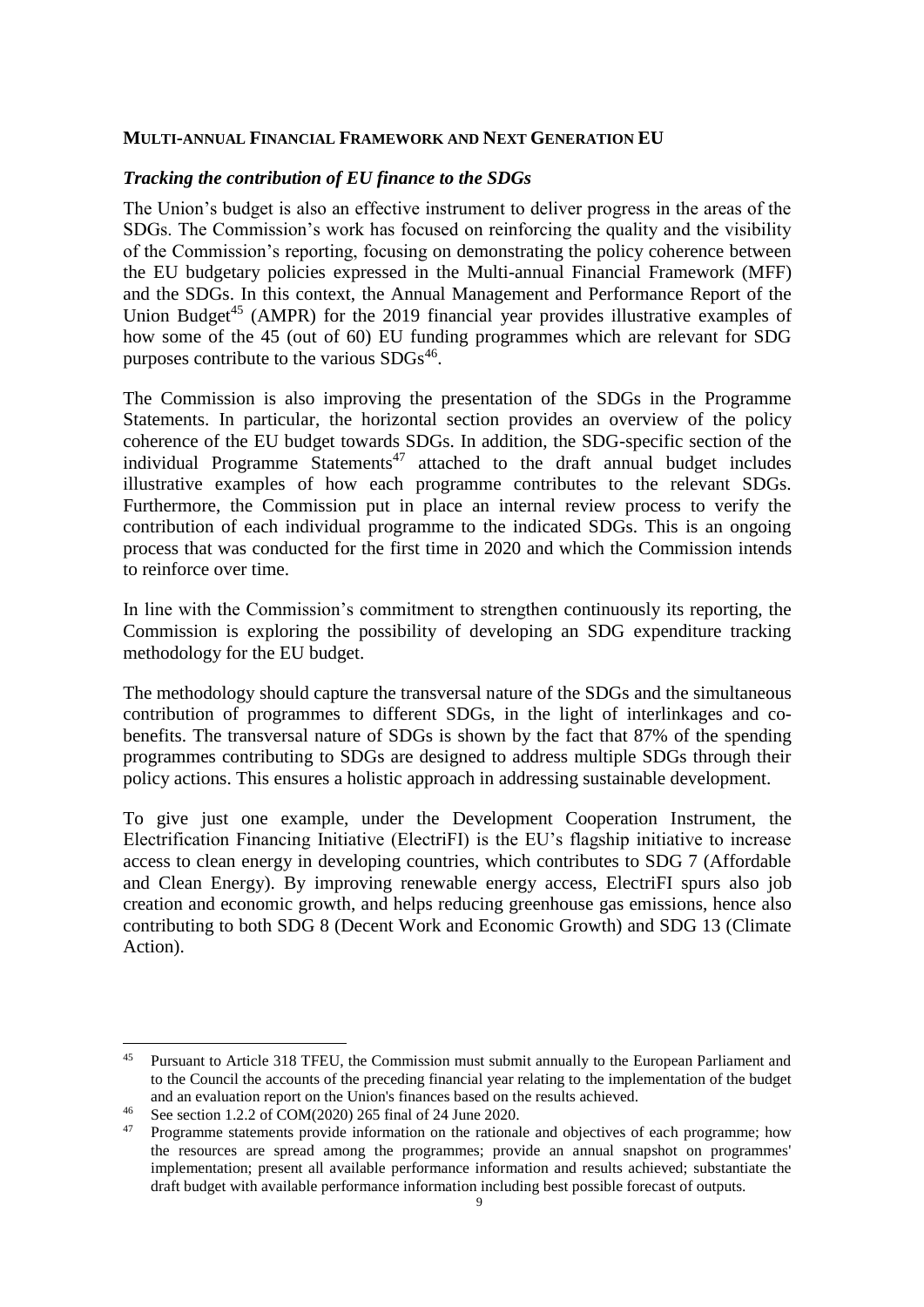# *Sustainable Finance*

The Commission's policy on sustainable finance promotes the integration of environmental, social and governance considerations in the investment decisions of the financial sector in order to promote increased longer-term investments into sustainable economic activities and projects and is instrumental to help deliver on the SDGs. More specifically, sustainable finance at the EU level, including the future EU green bond standard, aims to support delivery of the objectives of the [European Green Deal](https://ec.europa.eu/info/strategy/priorities-2019-2024/european-green-deal_fr) by channelling private investment into the transition to a climate-neutral, climate-resilient, resource-efficient clean, circular and inclusive economy.

The Commission announced that it would issue the entire EU SURE bond of up to  $€100$ billion as social bonds, and adopted an independently evaluated Social Bond Framework. Moreover, the Commission committed to issue 30% of the Next Generation EU bonds as green bonds.These are important policy enablers, which will support the integration of EU capital markets, stimulate the development of green and social bonds, make the EU a more attractive investment destination and strengthen the international role of the euro.

The Commission's policy agenda on sustainable finance has been driven and guided by the  $2018$  action plan<sup>48</sup> on financing sustainable growth which has led to the development and implementation of a number of important policy initiatives including the Taxonomy Regulation<sup>49</sup> and the EU Green Bond Standard.

Building on this, and in the framework of the European Green Deal, the Commission announced a renewed sustainable finance strategy, which aims to revisit the current sustainable finance strategy and reinforce the ambition to match that of the European Green Deal within the context of the EU's COVID-19 recovery programme. The renewed finance strategy also contributes to the objectives of the European Green Deal Investment Plan<sup>50</sup> launched on the 14 January 2020 with the objective of boosting sustainable private investments over the next decade.

The Commission is also coordinating international efforts through its International Platform on Sustainable Finance<sup>51</sup>. With the aim of exchanging best practices and aligning national and regional-level policy initiatives, the platform offers a multilateral forum for dialogue between policymakers that are in charge of developing sustainable finance policy and regulatory measures. Since its launch, in October 2019, membership continues to grow and currently includes the EU and 13 other countries accounting for 50% of greenhouse gas emissions globally, 50% of the world population and 45% of global GDP.

### **BETTER REGULATION**

 $\overline{a}$ 

In 2002, the Commission established a new framework for integrated impact assessment<sup>52</sup> in an effort to improve the quality and coherence of the policy development process, contribute to an effective and efficient regulatory environment, but also to deliver a more coherent implementation of the European strategy for sustainable

<sup>48</sup> [https://ec.europa.eu/info/publications/sustainable-finance-renewed-strategy\\_en](https://ec.europa.eu/info/publications/sustainable-finance-renewed-strategy_en)

<sup>49</sup> [https://ec.europa.eu/info/business-economy-euro/banking-and-finance/sustainable-finance/eu](https://ec.europa.eu/info/business-economy-euro/banking-and-finance/sustainable-finance/eu-taxonomy-sustainable-activities_en)[taxonomy-sustainable-activities\\_en](https://ec.europa.eu/info/business-economy-euro/banking-and-finance/sustainable-finance/eu-taxonomy-sustainable-activities_en)

<sup>&</sup>lt;sup>50</sup> [https://ec.europa.eu/info/publications/200114-european-green-deal-investment-plan\\_en](https://ec.europa.eu/info/publications/200114-european-green-deal-investment-plan_en)<br>
<sup>51</sup> https://ec.europe.ou/info/publications/200114-european-green-deal-investment-plan\_en

<sup>51</sup> [https://ec.europa.eu/info/business-economy-euro/banking-and-finance/sustainable](https://ec.europa.eu/info/business-economy-euro/banking-and-finance/sustainable-finance/international-platform-sustainable-finance_en)[finance/international-platform-sustainable-finance\\_en](https://ec.europa.eu/info/business-economy-euro/banking-and-finance/sustainable-finance/international-platform-sustainable-finance_en)

<sup>52</sup> [COM\(2002\) 276:](https://eur-lex.europa.eu/LexUriServ/LexUriServ.do?uri=COM:2002:0276:FIN:EN:PDF) Commission Communication on "*Impact Assessment*"[. http://eur](http://eur-lex.europa.eu/LexUriServ/LexUriServ.do?uri=COM:2002:0276:FIN:EN:PDF)[lex.europa.eu/LexUriServ/LexUriServ.do?uri=COM:2002:0276:FIN:EN:PDF](http://eur-lex.europa.eu/LexUriServ/LexUriServ.do?uri=COM:2002:0276:FIN:EN:PDF)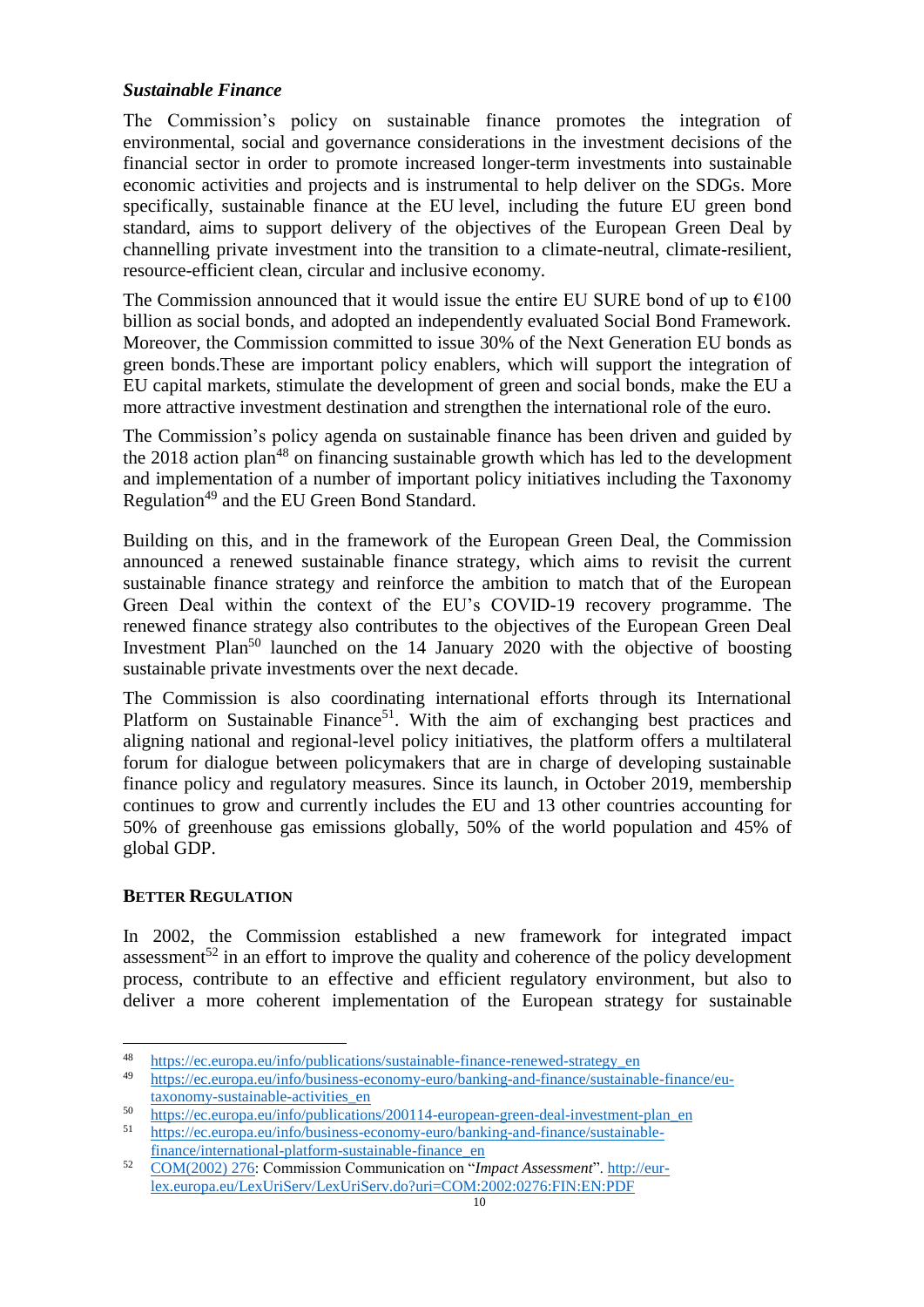development. The Commission's approach is particularly strong in requiring the assessment of all significant environmental, fundamental rights, economic and social impacts allowing trade-offs to be identified. Each impact assessment systematically assesses a range of policy options for their effectiveness, efficiency and coherence including the external impacts of domestic policies on developing countries and global commons where these are relevant<sup>53</sup>.

Extensive guidance and tools support the Commission's better regulation system<sup>54</sup>. This includes guidance on how to identify and assess key impacts linked to sustainable development. The OECD's 2018 regulatory policy outlook<sup>55</sup> ranks the Commission highly in the areas of consultation, evaluation and impact assessment and higher than any Member State. Notwithstanding the OECD's assessment, the Commission has reviewed<sup>56</sup> its approach and identified certain aspects that could be improved further, including a more effective implementation of the interinstitutional agreement between the European Parliament, Council and European Commission on better law-making<sup>57</sup>. The Commission's 2020 work programme<sup>58</sup> has already signalled an intent to present improvements to its approach to support President's von der Leyen's political priorities in general and the implementation of the SDGs in particular.

### **ENSURING POLICY COHERENCE FOR SUSTAINABLE DEVELOPMENT**

Ensuring policy coherence for sustainable development (PCSD) is an important commitment in the  $2030$  Agenda<sup>59</sup> and a central part of the Commission's approach to governance for the implementation of the SDGs. It requires taking into account the impact of all policies on sustainable development at all levels – nationally, within the EU, in other countries and at global level $60$ .

Sustainable development requires a holistic and cross-sector policy approach and is ultimately an issue of governance, which needs to be pursued in partnership with all stakeholders and on all levels. Policy coherence for sustainable development includes promoting a whole-of-government approach and ensuring political oversight and coordination efforts across government and at all levels, from global to local, for SDG implementation, taking into account the interlinkages between the  $SDGs<sup>61</sup>$ . To ensure such policy coherence, it is essential to integrate the economic, social, environmental, and governance dimensions of sustainable development at all stages of domestic and international policymaking. In these efforts, the quality of public administration is key. A

<sup>53</sup> See Tool #34 of the better regulation toolbox on Developing countries: [https://ec.europa.eu/info/files/better-regulation-toolbox-34\\_en](https://ec.europa.eu/info/files/better-regulation-toolbox-34_en)

<sup>54</sup> [https://ec.europa.eu/info/law/law-making-process/planning-and-proposing-law/better-regulation-why](https://ec.europa.eu/info/law/law-making-process/planning-and-proposing-law/better-regulation-why-and-how/better-regulation-guidelines-and-toolbox/better-regulation-toolbox_en)[and-how/better-regulation-guidelines-and-toolbox/better-regulation-toolbox\\_en](https://ec.europa.eu/info/law/law-making-process/planning-and-proposing-law/better-regulation-why-and-how/better-regulation-guidelines-and-toolbox/better-regulation-toolbox_en)

<sup>55</sup> OECD (2018), *OECD Regulatory Policy Outlook 2018*, OECD Publishing, Paris, [https://doi.org/10.1787/9789264303072-en.](https://doi.org/10.1787/9789264303072-en)

 $56$  [COM\(2019\) 178 final](https://ec.europa.eu/info/publications/better-regulation-taking-stock-and-sustaining-our-commitment_en) of 15 April 2019; Better regulation – Taking stock and sustaining our commitment.

<sup>57</sup> [Interinstitutional Agreement between the European Parliament, the Council of the European Union and](https://eur-lex.europa.eu/legal-content/en/TXT/?uri=CELEX:32016Q0512%2801%29)  [the European Commission on Better Law-Making:](https://eur-lex.europa.eu/legal-content/en/TXT/?uri=CELEX:32016Q0512%2801%29) OJ L 123, 12.5.2016, p. 1–14

 $58 \over 58 \over 59 \cdot 2020$  440 final of 27 May 2020; Adjusted Commission Work programme 2020.

<sup>&</sup>lt;sup>59</sup> See 2030 Agenda for Sustainable Development (target 17.14).<br><sup>60</sup> Paragraph 108 of the New European Consensus on Develop

Paragraph 108 of the New European Consensus on Development; [https://ec.europa.eu/international](https://ec.europa.eu/international-partnerships/system/files/european-consensus-on-development-final-20170626_en.pdf)[partnerships/system/files/european-consensus-on-development-final-20170626\\_en.pdf](https://ec.europa.eu/international-partnerships/system/files/european-consensus-on-development-final-20170626_en.pdf)

<sup>61</sup> See Joint Research Centre platform on SDGs in knowsdgs.jrc.ec.europa.eu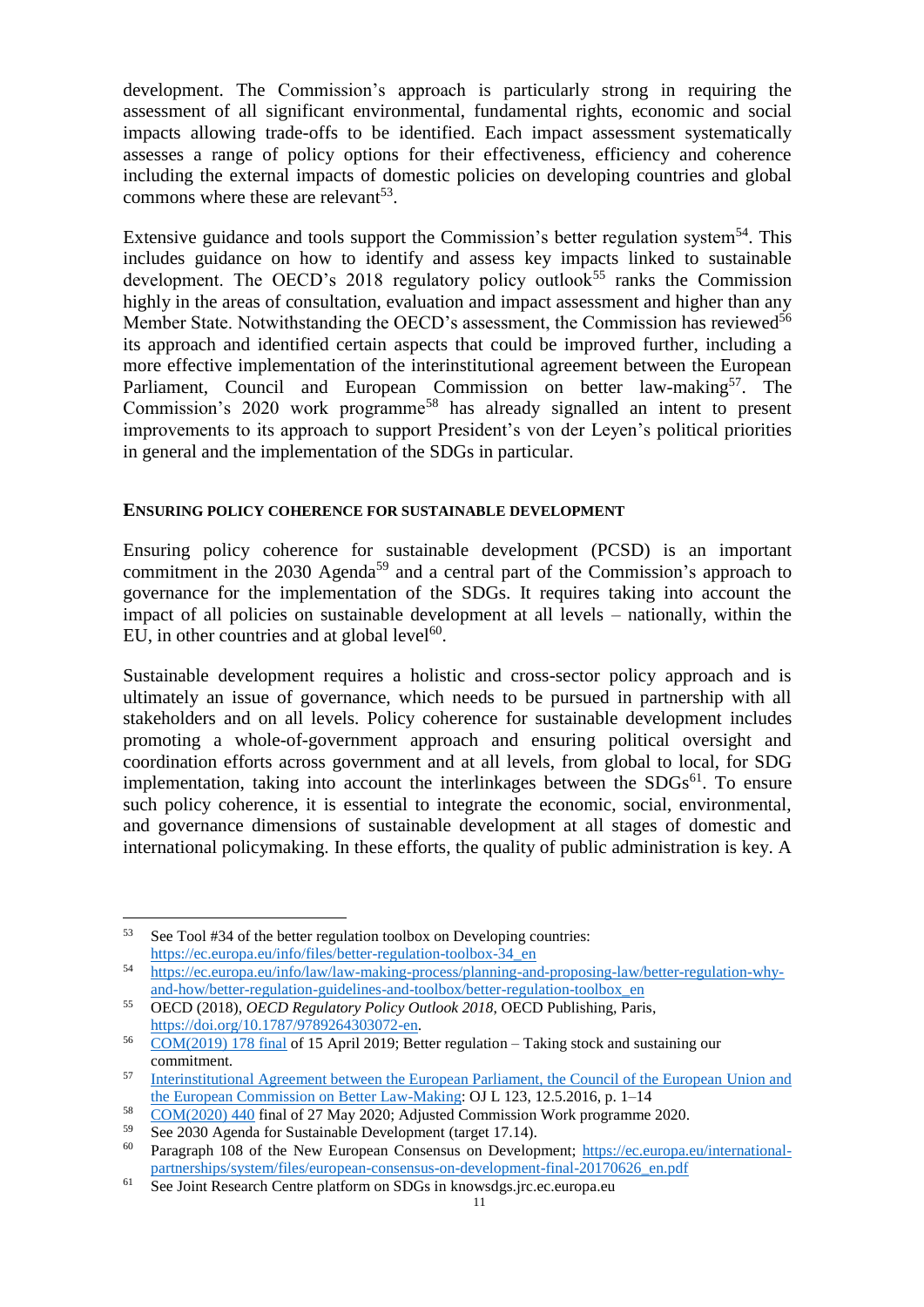whole-of-government approach will help to address systemic challenges that extend beyond individual SDGs<sup>62</sup>.

The European Commission's system of better regulation contributes effectively to ensuring such policy coherence in relation to sustainable development. Addressing interlinkages, synergies and trade-offs between the three dimensions of sustainable development in impact assessments and evaluations is embedded in the guidance on implementing better regulation and is fully reflecting SDGs in the objectives of the instruments of the MFF. While historically, the Commission's impact assessment system has looked at sustainability with a forward-looking dimension, as new policies are prepared, the role of ex-post evaluation has grown in importance over the last 5 years or so<sup>63</sup>. Evaluations allow policy performance to be checked against what was initially expected and for corrective active to be taken. As such, evaluations offer another tool to improve policy coherence for sustainable development. Among other elements, policy coherence for sustainable development includes ensuring that all EU policies contribute to the achievement of SDGs in partner countries<sup>64</sup>. The work of the Commission on policy coherence for sustainable development builds on its longstanding experience with promoting policy coherence between internal policies and external actions to ensure that development objectives are taken into account when designing new policies<sup>65</sup>.

Embedding strategic foresight into the EU policy-making will enable the creation and use of collective intelligence to anticipate developments and prepare for new opportunities and challenges earlier and more effectively<sup>66</sup>. The COVID-19 recovery, in particular, is an opportunity to bounce forward and build win-wins at the interface between resilience and sustainability transformations while advancing the EU's strategic autonomy and technological sovereignty.

### **EU ENGAGEMENT IN THE WORLD**

 $\overline{a}$ 

Through its external action, the Commission is committed to contributing to the implementation of the SDGs globally. The Commission pursues its priorities externally, such as the European Green Deal, and its commitment to contribute to implement the SDGs by promoting the respect for human rights, gender equality, peace and security, democracy and the rule of law. The EU advances these headline ambitions globally through diplomacy, multilateral cooperation, development cooperation, and its humanitarian assistance and other policies such as trade or education. Implementing these priorities and actions is key in order to work with our partners to implement the SDGs.

The COVID-19 crisis has put partner countries in challenging situations with effects across the SDG framework. While it is too early to take stock of the full impacts yet, projections estimate that an additional 150 million people may live in extreme poverty by

<sup>&</sup>lt;sup>62</sup> See <u>GSDR 2019, The Future is Now: Science for Achieving Sustainable Development</u><br><sup>63</sup> See Better Begulation Tool #62, https://ec.europa.eu/info/sites/info/files/file\_import/b

See Better Regulation Tool #62. https://ec.europa.eu/info/sites/info/files/file\_import/better-regulationtoolbox-62\_en\_0.pdf. Models provide a framework to analyse and investigate the impacts of policy options ex ante (IA), or also ex post (retrospective evaluations).

<sup>&</sup>lt;sup>64</sup> Paragraph 109 of the European Consensus on Development.<br> $\frac{65}{200}$  Article 209 of the Tractu on the European Constanting of the European

<sup>&</sup>lt;sup>65</sup> Article 208 of the Treaty on the Functioning of the European Union.<br><sup>66</sup> See first annual Strategic Foresight Report, Strategic Foresight - Cl

See first annual Strategic Foresight Report, Strategic Foresight - Charting the course towards a more resilient Europe, [https://ec.europa.eu/info/strategy/priorities-2019-2024/new-push-european](https://ec.europa.eu/info/strategy/priorities-2019-2024/new-push-european-democracy/strategic-foresight/2020-strategic-foresight-report_en)[democracy/strategic-foresight/2020-strategic-foresight-report\\_en](https://ec.europa.eu/info/strategy/priorities-2019-2024/new-push-european-democracy/strategic-foresight/2020-strategic-foresight-report_en)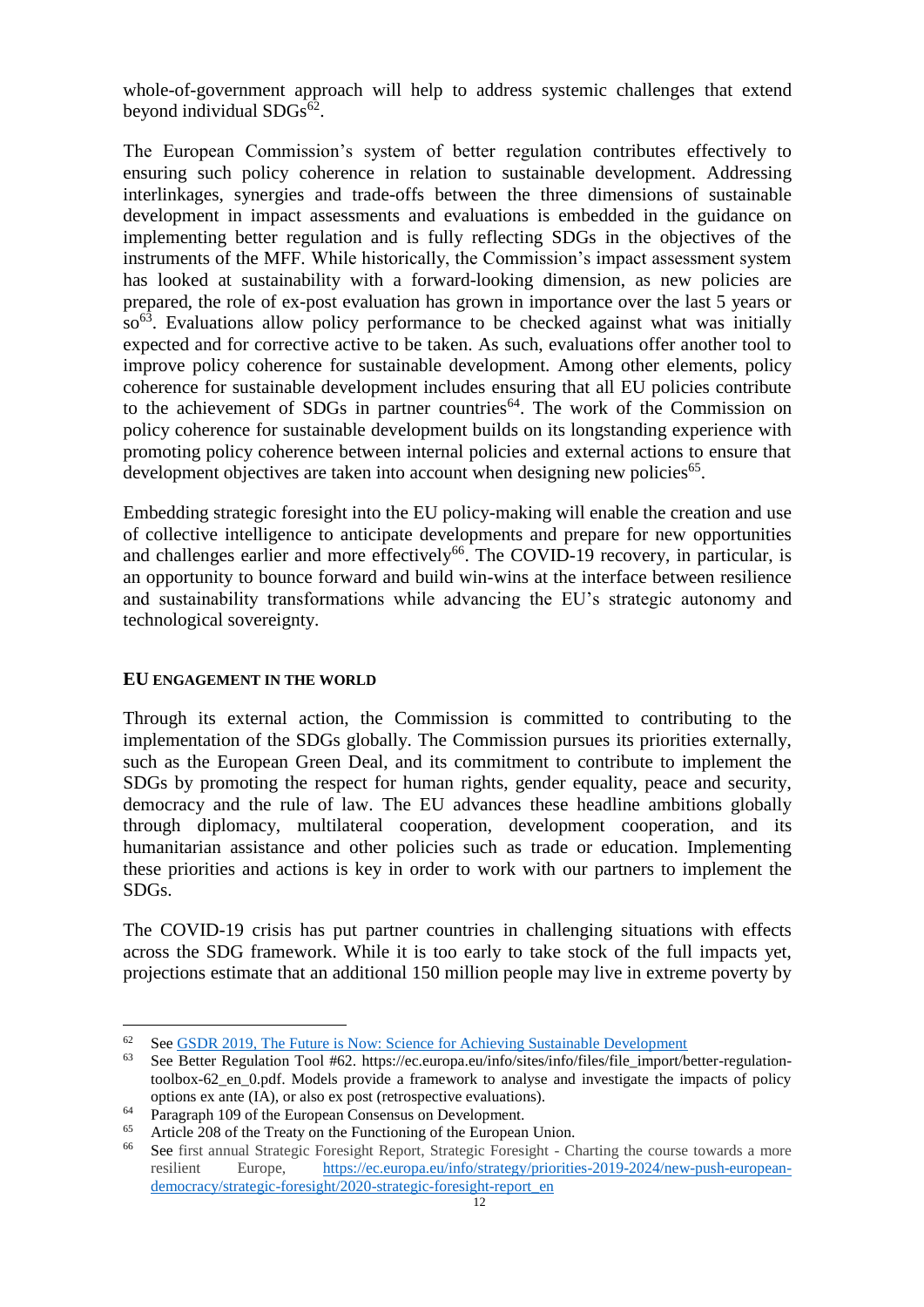2030<sup>67</sup>. Ultimately, COVID-19 will further exacerbate inequalities, which is a central impediment to the SDG framework given its interrelated social, economic and environmental dimensions, hindering our efforts to leave no one behind. The 2030 Agenda and its SDGs provides us an opportunity to build back better together and to set the world on a sustainable path.

The COVID-19 pandemic is reversing some of the global progress made towards the SDGs. A global recovery plan is needed to mitigate and counteract this trend, linking investment and debt relief to the  $SDGs^{68}$ . The purpose is to ensure a green, digital, just and resilient recovery which brings countries closer to achieving the SDGs and the Paris Agreement The EU has the opportunity to support our partners to 'build back better', in line with the Commission's overall priorities. Implementing shared priorities is key in order to help partner countries implement the 2030 Agenda.

In this respect, the external action of the EU and its Member States is explicitly geared towards the implementation of the 2030 Agenda further to the 2017 European Consensus on Development<sup>69</sup>. The EU has made progress to support developing countries implementation of the SDGs through its cooperation programmes, financial flows and trade<sup>70</sup>. However, additional efforts will be necessary to compensate for the gaps that have arisen due to the pandemic. It is important to ensure that gains made so far on SDG implementation are not compromised but preserved and built upon. In this context, the EU and its Member States have already mobilised EUR 36 billion<sup>71</sup> for the global response to the COVID-19 crisis.

The EU will continue its active engagement with partner countries through policy dialogue, aiming at the convergence of priorities between the EU and partners with the SDGs as a key reference. The Commission's monitoring, reporting and results framework is regularly reinforced to show better how its actions and response, including Team Europe initiatives, contribute both to the Commission's priorities and to the implementation of the SDGs in our partner countries. Incorporating SDG perspectives in upstream work on the design of external actions will facilitate reporting downstream. The proposed Neighbourhood, Development and International Cooperation Instrument  $(NDICI)^{72}$  and Instrument for Pre-accession Assistance (IPA III) fully integrate the objective of supporting implementation of the SDGs through external action. Under NDICI, for the next programming period, geographic and thematic multi-annual indicative programmes should include, among others, the context and justification of the priority areas, in relation to the SDGs, in addition to EU policy objectives and mutual interests. Team Europe Initiatives should also contribute to progressing towards the SDGs.

#### *Open and rules-based trade*

<sup>67</sup> World Bank report 'Poverty and Shared Prosperity (Reversals of Fortune)', October 2020. https://www.worldbank.org/en/news/press-release/2020/10/07/covid-19-to-add-as-many-as-150 million-extreme-poor-by-2021

<sup>&</sup>lt;sup>68</sup> [Speech](https://ec.europa.eu/commission/presscorner/detail/en/SPEECH_20_963) by President von der Leyen at the UN High-Level Event on Financing for Development, 28 May 2020.

 $\frac{69}{70}$  [European Consensus on Development](https://ec.europa.eu/international-partnerships/system/files/european-consensus-on-development-final-20170626_en.pdf) (2017).

 $\frac{70}{71}$  2019 Joint Synthesis Report on the Implementation of the European Consensus.<br>Team Europe global response package: https://eeas.europa.eu/head

<sup>71</sup> Team Europe global response package: [https://eeas.europa.eu/headquarters/headquarters](https://eeas.europa.eu/headquarters/headquarters-homepage/77326/coronavirus-european-union-launches-)[homepage/77326/coronavirus-european-union-launches-"team-europe"-package-support-partner](https://eeas.europa.eu/headquarters/headquarters-homepage/77326/coronavirus-european-union-launches-)[countries-more-€20\\_en](https://eeas.europa.eu/headquarters/headquarters-homepage/77326/coronavirus-european-union-launches-)

<sup>&</sup>lt;sup>72</sup> The formal decision-making process for programming will only take place after the adoption of the NDICI regulation by Parliament and Council.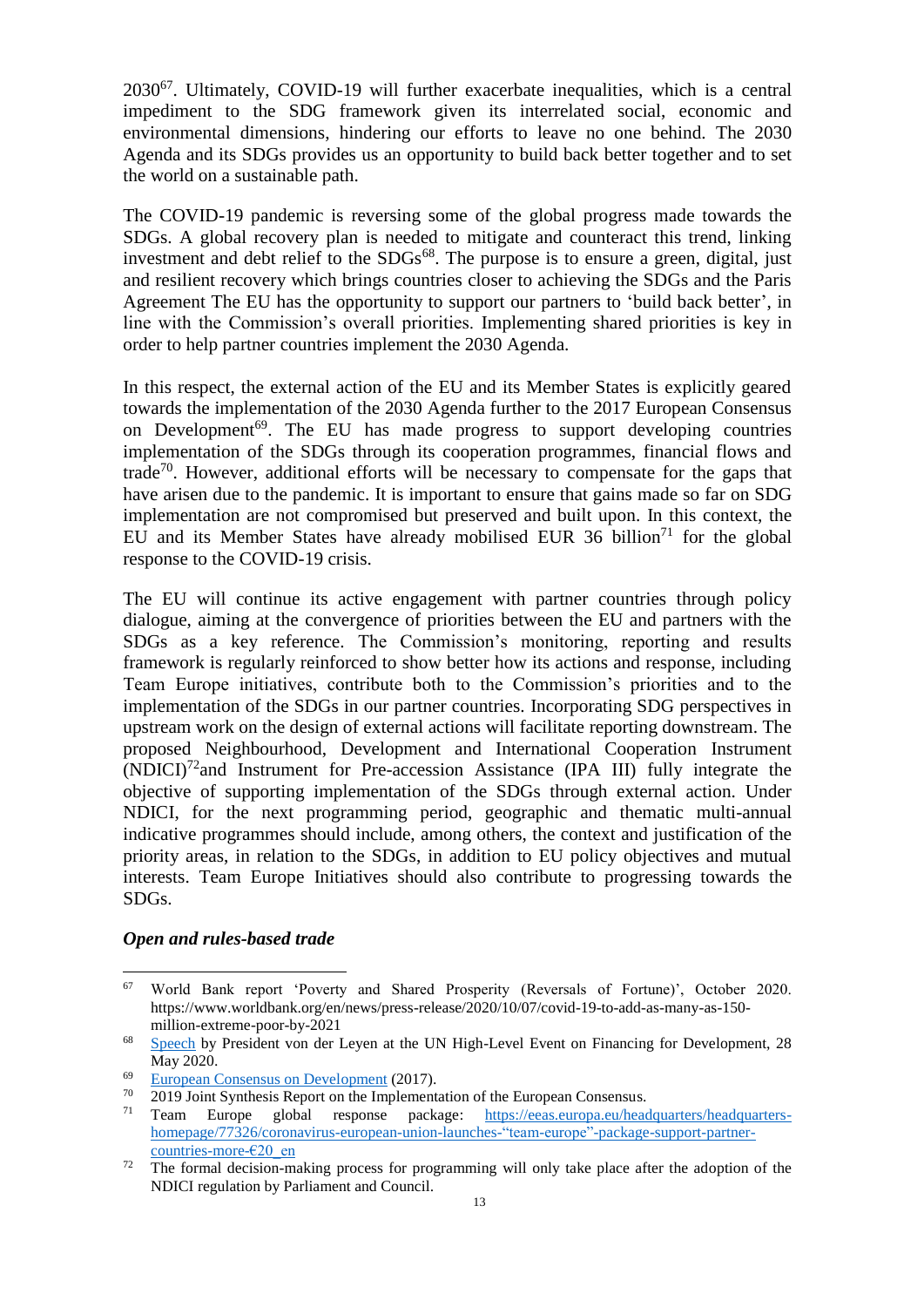Open, rules-based and fair trade is one of the best tools to increase prosperity, raise living standards and promote more sustainable development. The Commission supports the use of multilateral institutions and bilateral and multilateral trade agreements to shape global standards.

The Commission continues to work on a strong, open, and fair trade agenda. Each new comprehensive bilateral agreement contains a sustainable development chapter promoting the highest standards of climate, environmental and labour protection. In addition, the Commission is committed to integrating strong provisions on gender equality in its future trade agreements. Commitments to international instruments on human rights, labour standards, environmental preservation, and good governance are also at the heart of the EU's Generalised Scheme of Preferences, notably through the Special Incentive Arrangement on Sustainable Development and Good Governance (GSP+).Europe also takes a tough stance on the enforcement of existing agreements and trade arrangements to promote sustainable development. The Commission continues to work with its trading partners to ensure the effective implementation of trade agreements. In addition, the Commission recently appointed a Chief Trade Enforcement Officer to monitor and improve the parties' compliance. The Commission continues its work to develop its trade defence toolbox.

At the multilateral level, the Commission is also committed to strengthening the global rules-based trading system. The EU has been at the forefront of efforts to reform the World Trade Organisation to reassert its relevance and effectiveness in ensuring that trade remains open and fair. The WTO must also contribute to ensuring a sustainable and green global recovery from the pandemic. Sustainability and the WTO's contribution to advancing the Sustainable Development Goals are also at the core of the EU's WTO reform strategy, and include amongst others concluding the fisheries subsidies negotiations, proposing an initiative on trade and health and starting a reflection on a trade and climate initiative.

### *Engagement on SDGs at multilateral level*

The EU and the United Nations are natural partners in the efforts to shape a safer and better world for all. To that end, the EU supports effective multilateralism and a rulesbased international order with the UN at its core. The COVID-19 pandemic is testing our capacity to act in a collective way, which is more necessary than ever. This is an opportunity to reinforce multilateralism to ensure that we have a robust and effective UN that delivers on today's global challenges, particularly the implementation of the SDGs.

As a major negotiating success of the EU globally, the SDGs are a useful vehicle to project globally the EU's values and objectives, and provide a shared reference framework useful for international partnerships. Consequently, it is in the EU's interest to play a leading role in accelerating the implementation of the 2030 Agenda also globally through its external action<sup>73</sup> in coordination with its action in support of the Paris Agreement.

Showing consistent progress towards the SDGs and engaging with partner countries and civil society as well as the Union's representation at high-level international fora, including the United Nations High-Level Political Forum on Sustainable Development  $(HLPF)<sup>74</sup>$ , is crucial to advance the EU's commitment to and leadership in sustainable development, as well as addressing the impact of COVID-19 globally. At global level,

 $\overline{a}$ 73 COM(2019)22 of 30 January 2019: Reflection Paper 'Towards a Sustainable Europe by 2030'.

<sup>74</sup> <https://sustainabledevelopment.un.org/hlpf>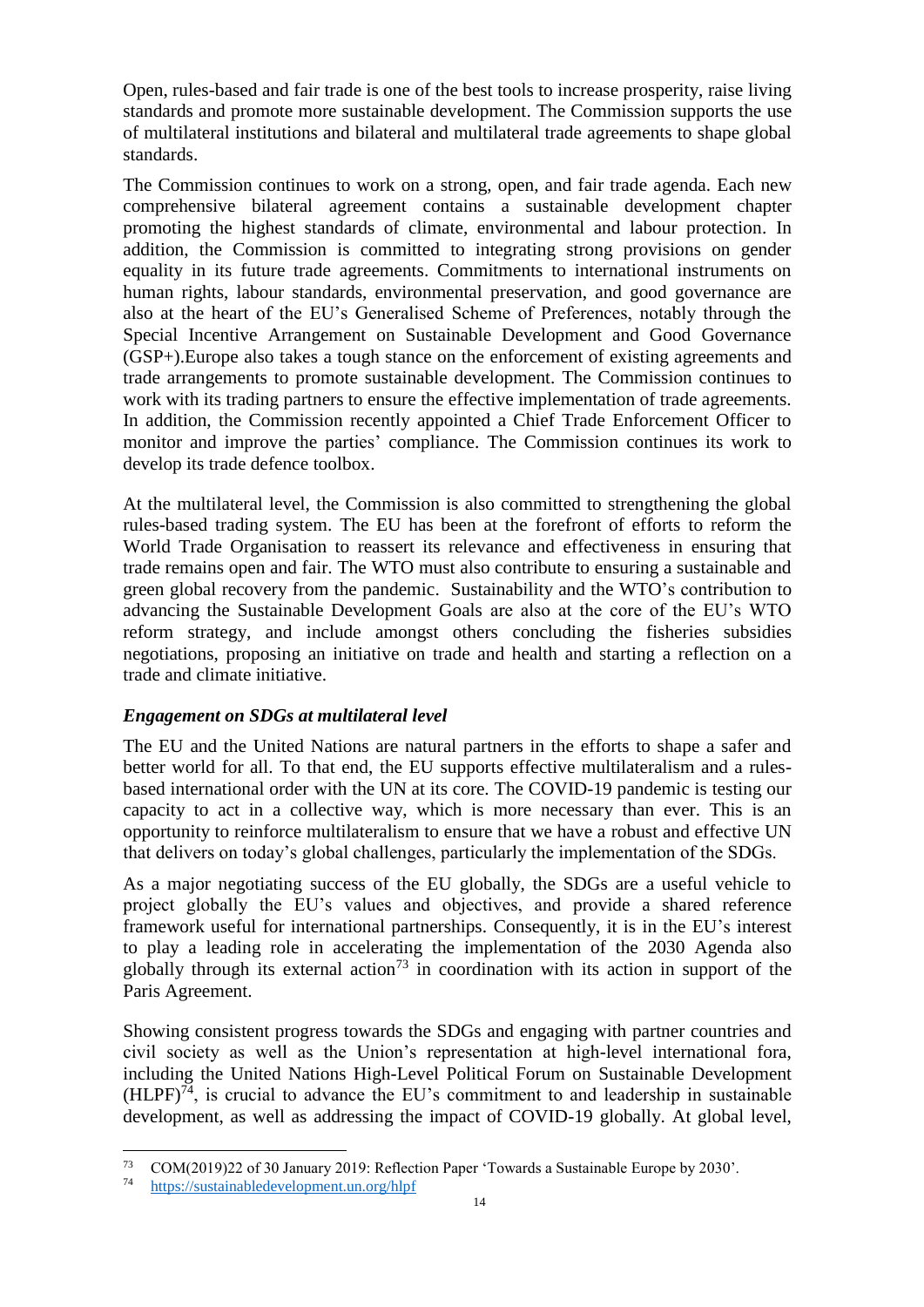Voluntary National Reviews ('VNRs'), which are reports that countries present at the HLPF on implementation efforts, for discussion them with the UN membership and with other stakeholders, are becoming increasingly strong tools for monitoring and mutual accountability. In short, VNRs are the cornerstone of the review process. Following the 2020 exercise, all EU Member States will have presented at least one VNR. In addition, each year an increasing number of local authorities across the world coordinate on the follow-up progress on SDG implementation by presenting their Voluntary Local Reviews (VLR).

Another key element of the HLPF are the annual thematic reviews through rotation of a set of SDGs every year, which has proven a powerful tool to mobilise specific constituencies and forge partnerships.

In addition to the United Nations, the global implementation of the SDGs is also part of our partnerships with international organisations, international financial institutions and global fora, which have integrated the 2030 Agenda among their activities (G7/20, World Bank Group, IMF, OECD, etc.). There is also scope to deepen alliances with regional and other actors to support the 2030 Agenda in international fora. The Joint Communication towards a comprehensive strategy with Africa shows how this priority initiative contributes to the shared effort by EU and Africa to implement the  $2030$  Agenda<sup>75</sup>.

#### **MONITORING AND REPORTING**

In the Communication '*Next steps for a sustainable European future'* from November 2016, the European Commission committed to a regular monitoring of the SDGs in the EU based on a reference indicator framework. The Commission has developed the EU SDG indicator set in a very broad consultative process, which involved many stakeholders including the Member States, Council Committees, NGOs, academia, and international organisations. The EU SDG indicators have been chosen both for their policy relevance for the EU and their statistical quality. The indicator set is reviewed annually.

The 2020 SDG report<sup>76</sup> contained for the first time a visual presentation of the status and progress of the Member States towards the SDGs. For the 2021 edition, Eurostat intends to improve the presentation of the Member State assessments and to address spillover effects of EU action in more detail. Moreover, the report will contain a first assessment of the impact of the COVID-19 pandemic on sustainable development in the EU.

In addition, EU Agencies, such the European Environment Agency<sup>77</sup> or the European Union Agency for Fundamental Rights<sup>78</sup>, provide targeted information and knowledge for decision-makers on topics closely related to the SDGs. Non-for-profit organizations and civil society organisations also provide substantial analysis on sustainability policy across the  $EU^{79}$ .

<sup>75</sup>  $\frac{75}{76}$  JOIN(2020) 4 final, 9.3.2020.

<sup>76</sup> <https://ec.europa.eu/eurostat/web/products-catalogues/-/KS-01-20-192>

 $\frac{77}{78}$  <https://www.eea.europa.eu/themes>

See 2019 report "Implementing the Sustainable Development Goals in the EU: a matter of human and fundamental rights"<https://fra.europa.eu/fr/about-fra>

<sup>&</sup>lt;sup>79</sup> See for example the  $2019$  report from the Institute for European Environment Policy and the Sustainable Development Solutions Network (SDSN): [https://ieep.eu/publications/2019-europe](https://ieep.eu/publications/2019-europe-sustainable-development-report)[sustainable-development-report](https://ieep.eu/publications/2019-europe-sustainable-development-report)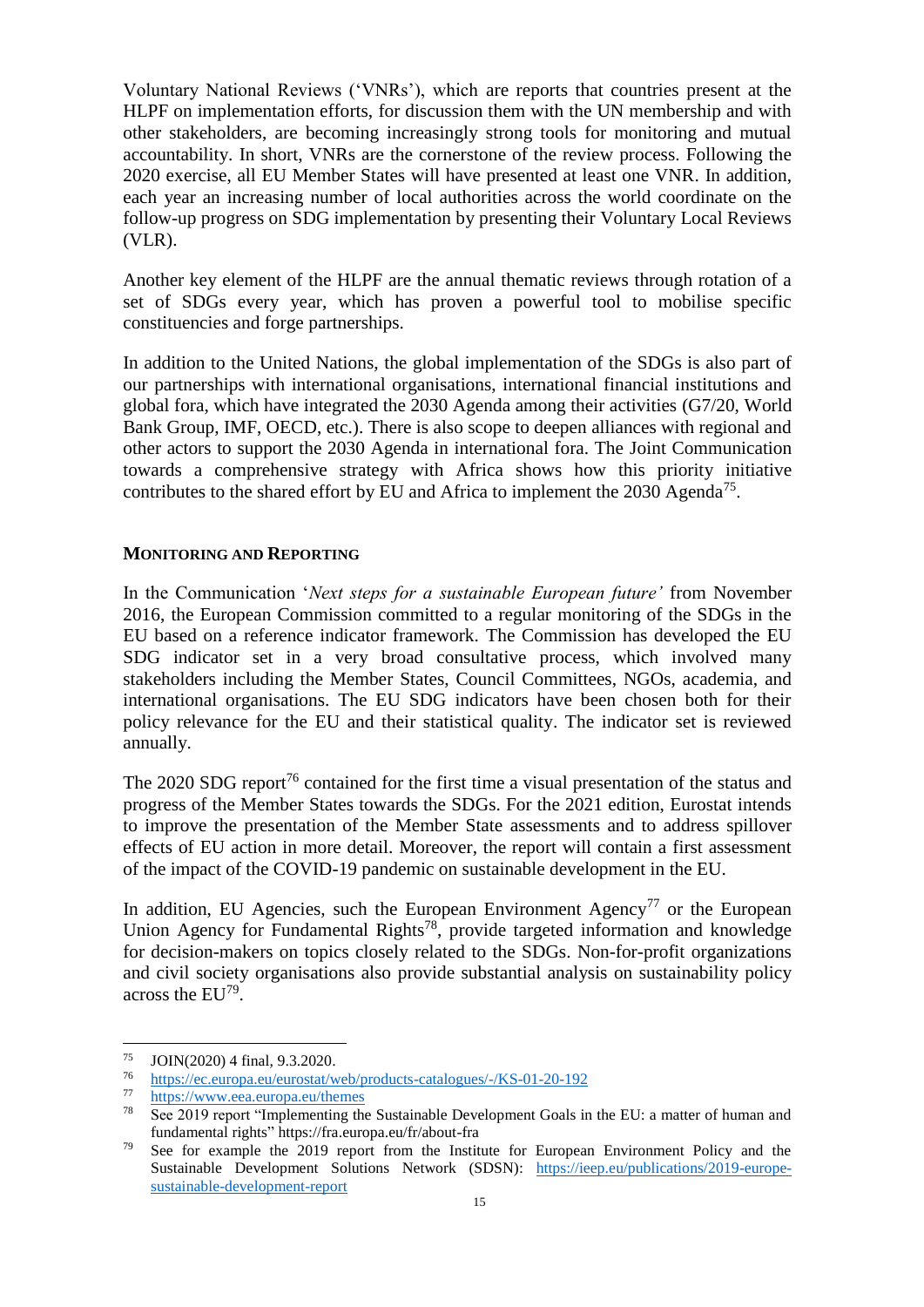## *Reporting at United Nations*

The Commission will continue to report regularly at global level on the implementation of the SDGs through EU internal and external policies and actions. This will be done at High Level Political Forum (HLPF) as the main UN platform on sustainable development with a central role in the follow-up and review of the 2030 Agenda at the global level. The HLPF meets at Head-of-State level every four years, which is an occasion to enhance the impact of reporting by the  $EU^{80}$ . The Council Conclusions of 10 December 2019<sup>81</sup> called on the Commission to report on EU's internal and external implementation of the 2030 Agenda at the HLPF in 2021.

On 18 July 2019, the Commission organised a high-level event<sup>82</sup> at the HLPF in New York where it presented the EU's approach including the Commission's Reflection Paper '*Towards a Sustainable Europe by 2030'*, the '*Eurostat Monitoring Report on progress towards the SDGs in an EU context'* and the *Joint Synthesis Report on the implementation of the European Consensus on Development*, as well as the 2019 EU report on policy coherence for development<sup>83</sup>. Similar high-level presentations can be made at regular intervals to present progress by the EU, such as the HLPF in July 2021.

In addition, at the HLPF, a voluntary review can be made during each four-year cycle. The next HLPF meeting at summit level, which will be in 2023, provides an opportunity for presenting through a Voluntary National Review the progress on the implementation of the SDGs through EU internal and external policies and actions.

# *External monitoring, results and reporting in relation to the SDGs*

At country level, programme/project monitoring is undertaken for sectors relevant to the Commission's priorities, using result-chain approaches to track SDGs achievement. Result oriented monitoring reports (ROM) by EU delegations refer explicitly to the SDGs. The EU Results Framework (EURF), which was revised in 2018, includes indicators that are consistent with the UN SDG indicators, to show the results of EU development cooperation across the breadth of the 2030 Agenda. Where they exist, in the context of joint programming and Team Europe initiatives, joint results frameworks agreed with Member States draw on national results frameworks and SDG indicators.

Since July 2018, the Commission's financial reporting tools allow to report each project and programme against several SDGs (including the principal SDG and other relevant interlinked SDGs). This approach focuses further attention on the interlinkages between the SDGs and ensures that well-designed actions can create co-benefits and meet multiple objectives in a coherent way  $84$ .

The EU results framework and the financial reporting form the basis for the Annual reports on the financing of EU external action. Since 2019, these reports include structured information on progress in relation to the SDGs. In addition, in 2019 (and then every four years), the EU presented a Joint Synthesis Report (JSR) on the

 $\overline{a}$ 80 On the external action side, the Consensus requires to produce a joint synthesis report as a contribution to EU reporting to the HLPF, when meeting at Head-of-State level every four years (paragraph 120).

<sup>81</sup> [https://data.consilium.europa.eu/doc/document/ST-14835-2019-INIT/en/pdf:](https://data.consilium.europa.eu/doc/document/ST-14835-2019-INIT/en/pdf) *The Council invites the Commission to prepare a report for the HLPF on the EU's internal and external implementation of the 2030 Agenda during the next HLPF cycle, preferably in 2021.* 

 $\frac{\text{https://ec.europa.eu/info/events/delivering-the-2030-agenda-for-sustainable-development en}}{\text{2019 EI report on Policy Coherence for Development SWD(2019) 20 final}}$ 

<sup>83</sup> 2019 EU report on Policy Coherence for Development. SWD(2019) 20 final.

<sup>84</sup> Paragraph 19 of the European Consensus on Development and Article 8(4) of the NDICI proposal.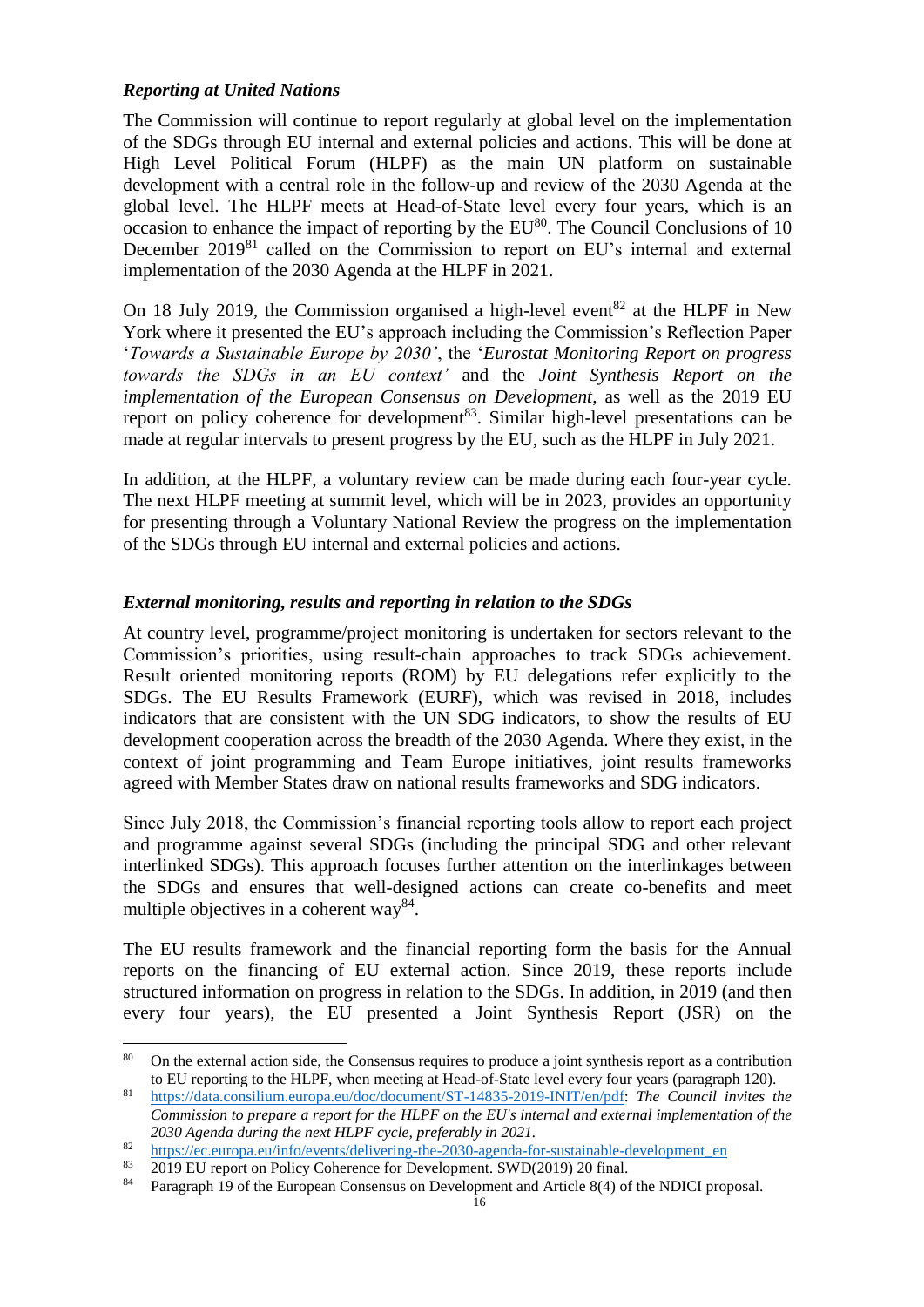implementation of the European Consensus on Development<sup>85</sup>, as a collective report on the contribution to the external implementation of the SDGs by the EU and its Member States (and including the European Investment Bank). This joint approach is in line with the major strengthening of the Team Europe approach in response to COVID-19, which underlines the need for stronger joint approaches with Member States and the support to SDG implementation. Evaluations should also be designed to provide useful information on how EU actions are contributing to its commitments at global level, including the SDGs.

### **ENGAGEMENT OF CIVIL SOCIETY, PRIVATE SECTOR AND OTHER STAKEHOLDERS**

The Commission consults systematically during the preparation of new major initiatives including the evaluation of existing policies. The Commission has launched 245 webbased public consultations since the von der Leyen Commission took office on 1 December 2019<sup>86</sup>. However, the role and value of citizen and stakeholder consultation goes much wider with important implications for the quality of public policy-making as well as democratic governance as a whole. Therefore, the Commission continues to innovate as it develops its outreach to society. Stakeholder acceptance of new policies and their commitment to implement them effectively are more likely if those most affected have been involved in an open and transparent process where their views and data have been considered seriously. Participatory policymaking brings greater legitimacy. This is even more relevant for designing transformative policies. The views of citizens on sustainable lifestyles, values and behaviours can also enrich a new conversation on diverse visions of a good life.

Partnerships are an integral part of the SDGs and remain essential for maintaining progress over time. Under the previous Commission, engagement with civil society and other external partners was organised under the high-level SDG multi-stakeholder Platform. This enriched the debate about how to best progress toward the SDGs, the policy trade-offs and synergies that exist, and the solutions that can be envisaged at local, regional, national and European levels. The Platform contributed to the preparation of the Commission's Reflection Paper 'Towards a sustainable Europe by 2030' <sup>87</sup>. The engagement with the civil society resulted in a number of policy conclusions and guidelines that found their way to the political agenda of the von der Leyen Commission. While the Platform's mandate expired in 2019, the good cooperation that was established is now being taken forward in the European Climate Pact and in the context of preparing individual initiatives.

The European Climate Pact is a new non-legislative initiative to bring together different stakeholders and civil society with the aim to commit them to action and more sustainable behaviour. It will be an important part of the Commission's stakeholder engagement strategy post-Platform, and should support an enhanced coordination in the implementation of the Paris Agreement and the SDGs. Moreover, in line with the Better Regulation rules, the Commission will continue to engage in a meaningful way with

<sup>85</sup> [COM\(2019\) 232](https://ec.europa.eu/transparency/regdoc/rep/1/2019/EN/COM-2019-232-F1-EN-MAIN-PART-1.PDF) final: The 2019 Joint Synthesis Report of the European Union and its Member States.

<sup>86</sup> Between 1 December 2019 and 13 October 2020: the following documents have been published for consultation on the 'Have your say' web portal: 86 public consultations; 86 roadmaps and 73inception impact assessments.

<sup>&</sup>lt;sup>87</sup> Contribution of the SDG Multi-Stakeholder Platform to the Reflection Paper "Towards a sustainable" Europe by 2030" October 2018. [https://ec.europa.eu/info/sites/info/files/sdg\\_multi](https://ec.europa.eu/info/sites/info/files/sdg_multi-stakeholder_platform_input_to_reflection_paper_sustainable_europe2.pdf)[stakeholder\\_platform\\_input\\_to\\_reflection\\_paper\\_sustainable\\_europe2.pdf](https://ec.europa.eu/info/sites/info/files/sdg_multi-stakeholder_platform_input_to_reflection_paper_sustainable_europe2.pdf)